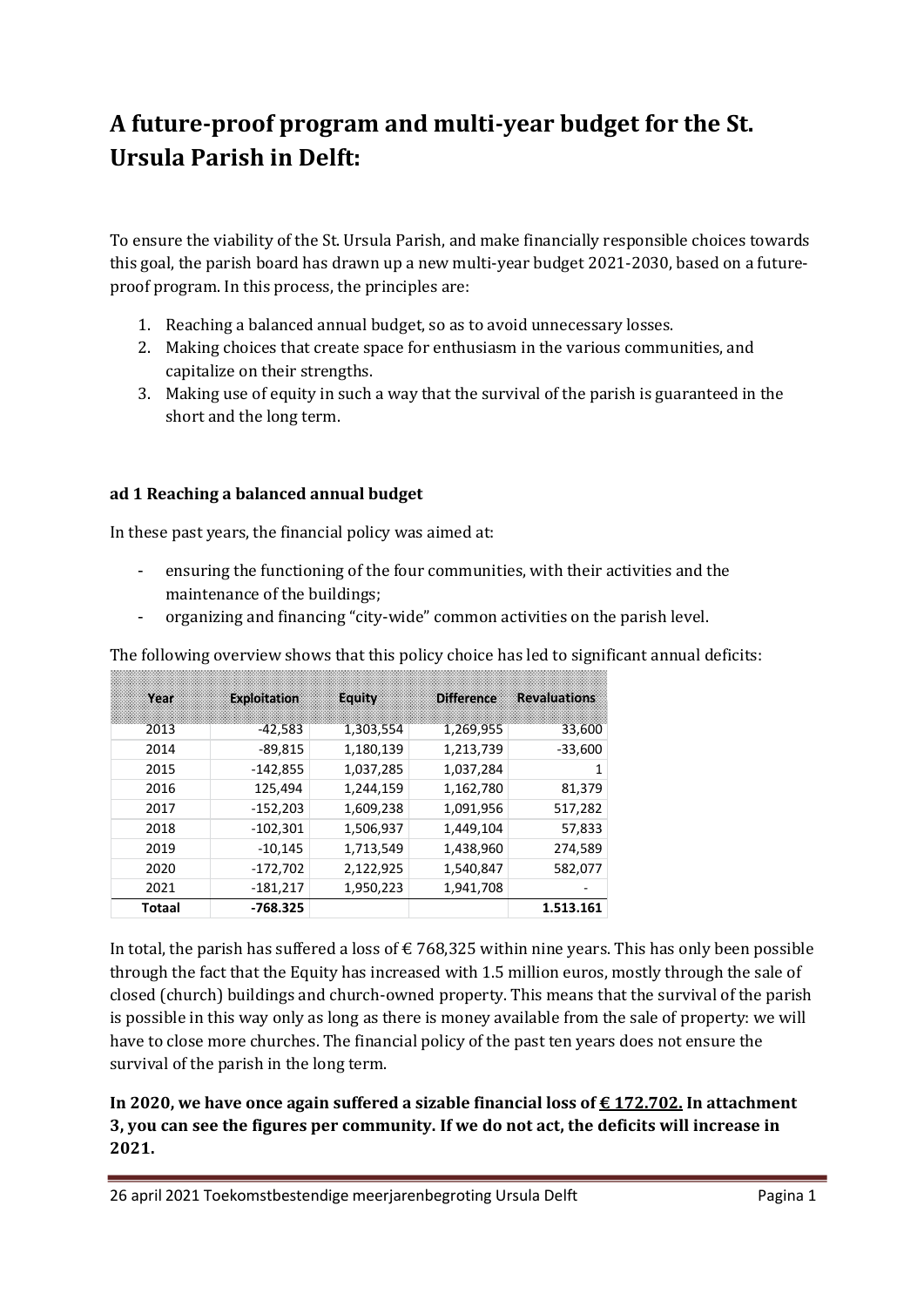Because of the ongoing deficits, the diocese has no longer approved the budget for 2021, and asked for a ten-year budget plan including a recovery plan. In this new multi-year budget, the financial policy will be approached differently. Henceforth it will be based on the principle that the costs should not exceed the revenues. This is what we call a balanced budget. This immediately raises the question: Is it possible to have a different organizational policy? Can things be reorganized financially in such a way that the parish achieves a balanced budget?

In what follows, we will detail the choices with the aim of reaching a balanced budget. These choices are based on the thought that the fixed costs of personnel and housing should be covered by fixed revenues, and that fluctuating costs for activities should be covered by the direct proceeds of these activities.

#### **A. Fixed revenues are related to fixed personnel costs:**

The parish receives a fixed amount of income from voluntary donations of parishioners. Annually this adds up to about  $\epsilon$  200.000. Against this steady source of income, we can place the activities of the pastoral team and their supporting staff, for:

- Liturgy and administration
- Catechesis
- Pastoral care
- Diaconal activities

In addition to this, there is a payment for the costs of the activities that the diocese performs for the Ursula parish [and other parishes – ES]. Added up, the annual personnel costs are approximately  $\in$  265,000. Hence, the annual deficit on personnel costs is approximately  $\text{\large\ensuremath{\in}} 65,000$ .

To achieve a cost-effective organizational policy, it is necessary to work with a smaller team of pastoral employees and staff. In this way, the fixed revenues of the annual fundraiser will determine the amount of personnel costs of pastoral employees and supporting staff.

#### **The action items are:**

- − Cancelling the paid working hours of the assistant of the parish board.
- − Cancelling the paid working hours of the assistant of the pastoral team.
- − Decreasing the paid working hours of the pastoral minister by at least 12 hours.
- − Applying for an annual subsidy for working hours in diaconal ministry. If this subsidy is not received, these working hours will be cancelled. This concerns approximately 12.6 hours of the pastoral minister [the deacon is in view here – ES] and 12 hours of the diaconal supporting staff. Here, the parish runs a risk of approximately  $\epsilon$  42.000. This risk will be accepted annually for the duration of that year, and is necessary to achieve resolution if the subsidy should be withdrawn.

For all of the action items listed above, the following applies: every month in 2021 in which an action item is realized, helps the parish to decrease the deficit and work towards its goal of a balanced budget.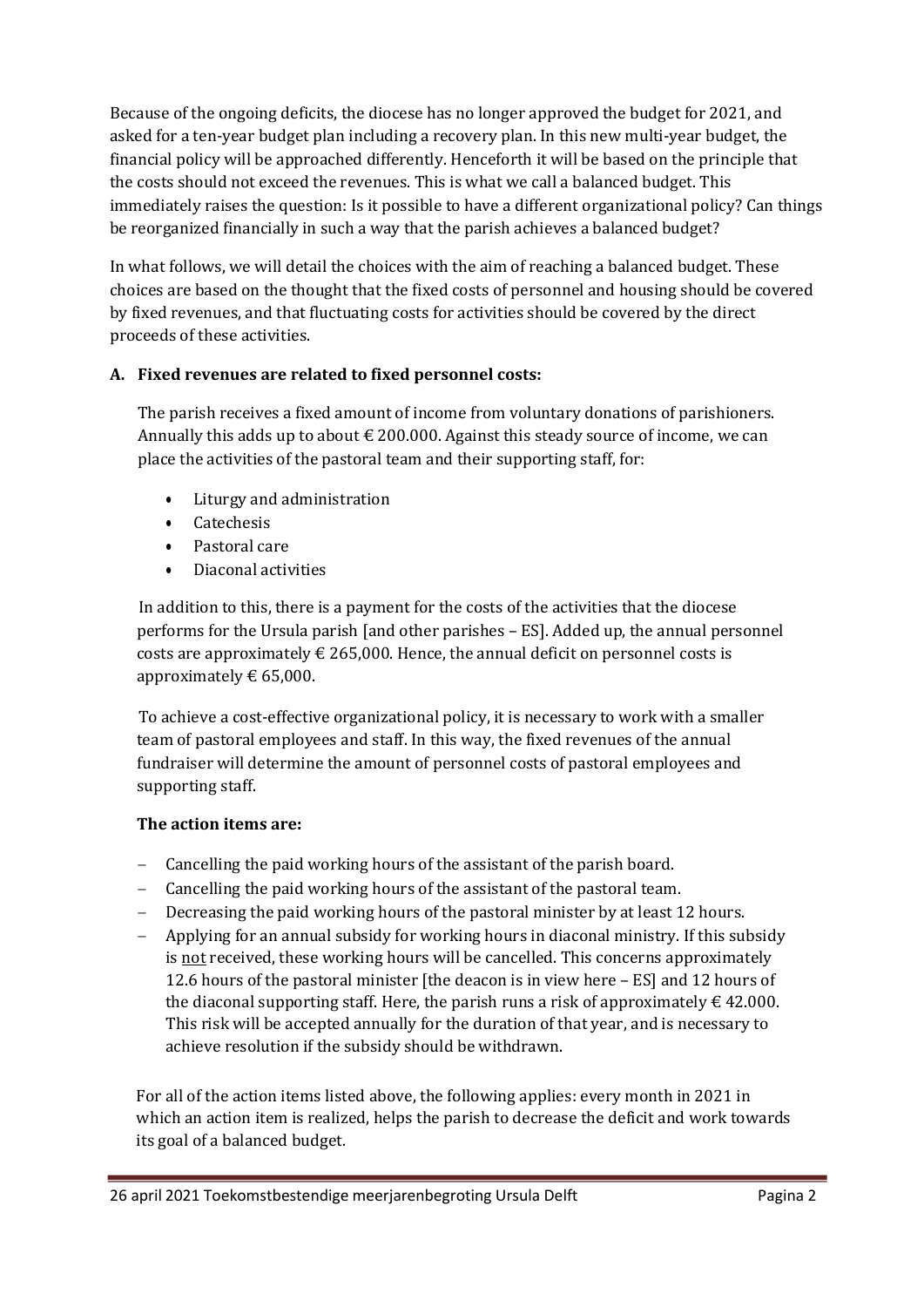- **B. Collections from churchgoers, and other revenues from activities and visitors, are related to the costs of activities, paid staff and volunteer costs.** We have an annual income of approximately  $\epsilon$  151,000 consisting of collections and contributions. These are revenues directly related to activity costs, for instance:
	- All costs of liturgical celebrations on Sundays and weekdays, including decorations, copying missalettes and leaflets with announcements, reimbursing permanent employees with a musical or supporting task, volunteer fees. But also the material costs of catechetical meetings, livestreaming Masses, the parish bulletin in which the celebrations are listed, insurance costs, memberships and all other administrative costs.
	- All costs of other activities not directly church-related, such as concerts or volunteer activities.

All activities, including those of permanent employees and paid volunteers, have a total cost of approximately  $\in$  228,000 per year. Annually, the parish receives approximately  $\in$  151,000 in incidental revenues for activities. In 2020 and 2021, these revenues from collections, money for candles, incidental donations and visitor contributions, have been temporarily under pressure from Corona-related measures.

The deficit adds up to approximately  $\in 77,000$ . There are opportunities to increase the revenues. However, it is necessary also to decrease the fixed costs. This is not only about personnel costs, but also about material costs, such as the parish bulletin and contributions to external organizations.

#### **The action items are:**

− On the level of the various communities, paid employees are active. Over the past years, insufficient revenues have been generated to continue paying for this. With the employees concerned, the board will discuss the termination of their activities, in accordance with legal requirements. These economy measures should cut costs by € 60,700.

NB: If a solid financial plan can be made for musical support, the parish board may decide to accept a risk up to  $\in$  30,000.

On the city-wide parish level, subsidies are granted to the Interkerkelijk Sociaal Fonds [Inter-Church Social Fund] and Jessehof. Besides this, fixed contributions are given to the Christmas collection of the Raad van Kerken [Council of Churches] in Delft. Internal groups such as the RKJ and the English-language community also receive a fixed contribution. In total, this adds up to  $\epsilon$  15,300.

Our goal is to end the subsidies, saving  $\epsilon$  13,600. The Christmas collection will no longer be a fixed contribution, but will be included in the collection plan of the communities. With regard to the internal groups that receive a contribution: the goal is to embed them in the communities and arrange financial support from there.

Prescinding from Corona years, the four communities spend an average of  $\epsilon$  14,600 in collection money on charitable causes. The budget assumes that this will not change, but that new arrangements will be made about the causes that are included in the collection plan. On the city-wide Ursula level, no more donations from equity will be given.

The parish bulletin costs  $\in$  20,904. This amount is a significant part of the high costs for the communities. One of the possibilities would be to use e-mailed newsletters as the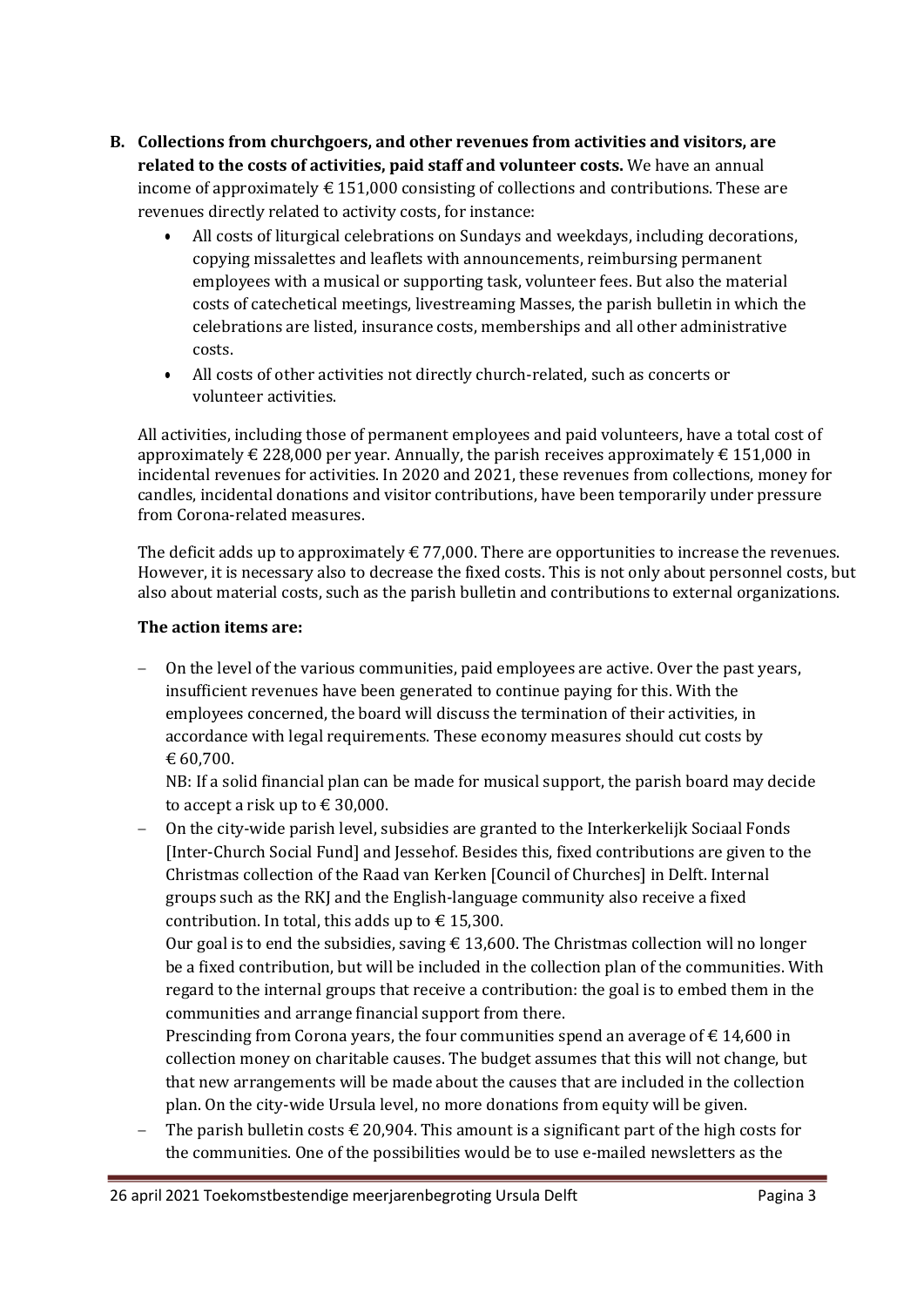favoured means of weekly communications. Because the parish bulletin is valued for its additional content, a lower frequency and increased advertising revenues could lead to a balanced exploitation model. For the moment  $\epsilon$  8,362 has been budgeted, but a balanced exploitation would be preferable.

Volunteer fees adding up to € 5,300. These occur in two communities. In the two other communities, the policy is not to give volunteer fees. This will become common policy.

For all action items listed: Notice in 2021, and realization in accordance with legal requirements and contracts.

#### **C. Fixed capital gains in relation to fixed housing costs**

The revenues from fixed donations and collections are insufficient to cover housing costs. The parish needs another financial solution for these. This is found in the use of equity, including the rent of "social" real estate. For instance, the rent of the parish building in the Raamstraat, or the buildings in the Simonsstraat. Although the maintenance and exploitation of these buildings cost money as well, the rent generates sufficient income to reserve a fixed annual amount for housing exploitation and maintenance funds. In addition, it is necessary to request and receive State subsidies for the restoration of monumental church buildings. Annual revenues from rent and subsidies are now at approximately  $\epsilon$  267,000.

The housing costs of all buildings taken together are now at around  $\epsilon$  306,000. There is a deficit of approximately  $\epsilon$  39,000. In the future, this deficit will increase significantly because of major maintenance costs, because too little has been set aside over the past years. In the coming years, the reservation of money for maintenance needs to be increased, to cover maintenance costs and prevent exploitation deficits. The solution for the housing deficit is found in acquiring social property over the coming years, so that increased revenues from rent will be able to cover all housing costs. Acquiring extra aerial systems can also help in generating fixed income. We may expect maintenance needs to decrease because of the closing of church buildings, but before we have reached this point, the need for additional fixed income for maintenance and housing will remain for years. Besides, even when churches are no longer in use, they still require years of maintenance before they have been sold and converted into monuments.

Acquiring this property can only be realized when there are no more exploitation deficits with regard to personnel and activities. At that moment, equity will no longer be needed as a buffer for deficits, and it will become available for acquiring suitable property. If the proposed economy measures will be implemented, we can conclude after 1.5 years that there are positive results in the areas of personnel and activities. In 2023 and 2024, there will be enough equity to make an investment of sufficient scope to generate a rent income of approximately  $\in$  40,000. After that, exploitation deficits will have decreased equity to such an extent that it will no longer be possible to generate enough returns.

Besides that, it will still be necessary to request and receive State subsidies for the maintenance of monuments. There should also be sufficient financial means to be able to invest in the church buildings that will not close.

**Action item:** Acquiring property or another way of capital commitment to cover housing costs and maintenance from fixed revenues. This will need to happen by 2023 or 2024 at the latest,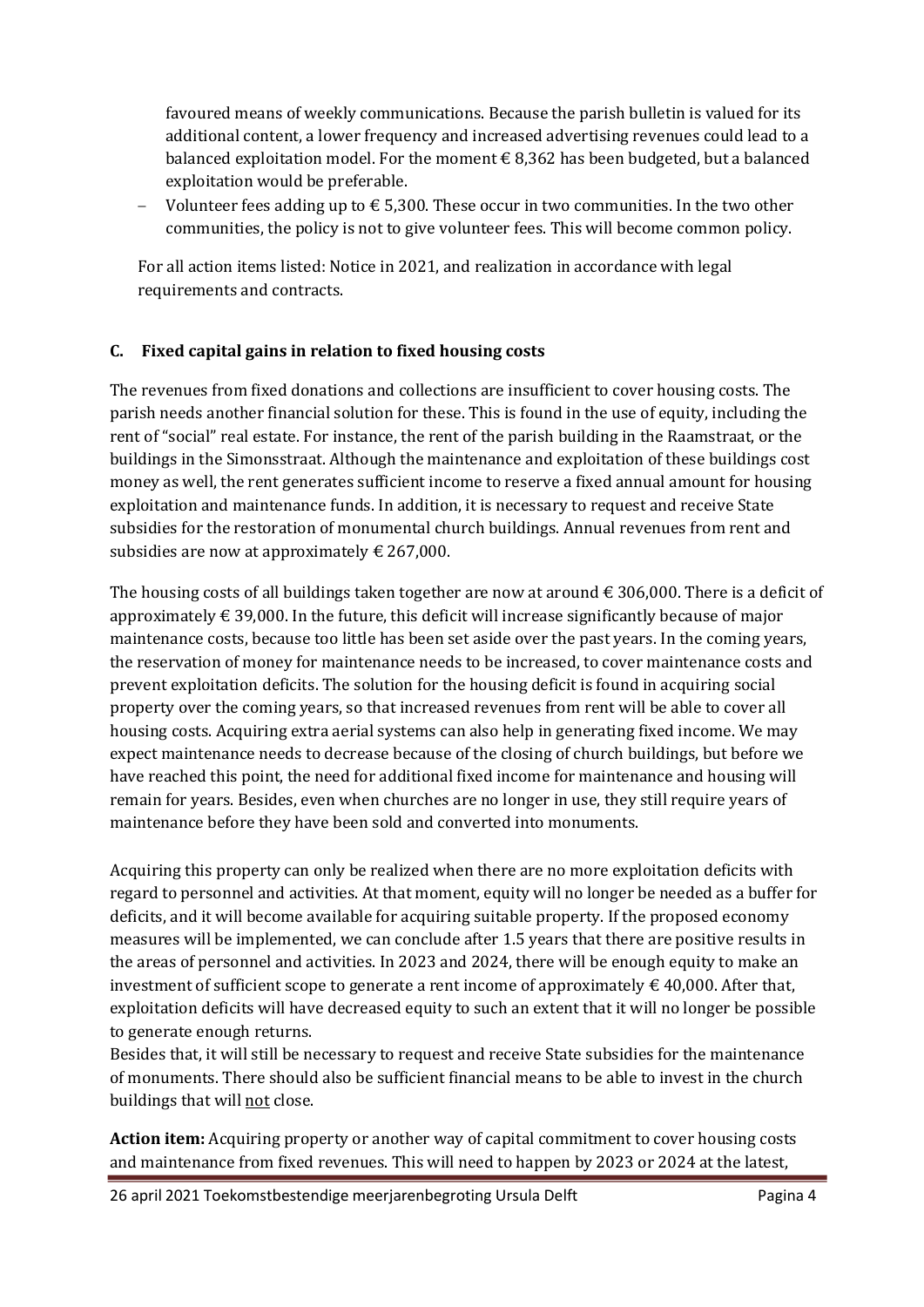because otherwise equity will have decreased too much through structural exploitation deficits.

**Conclusion:** For reducing the deficit of € 181,000 in total, there is sufficient opportunity. With regards to personnel, activities and donations, it is possible to realize the economy measures within 1.5 years. To completely cover housing costs from fixed revenues, more time than 1.5 years will be required. For this solution, the necessary momentum will arrive in 2023 or 2024. After that, equity will decrease too much because of the excessive deficits. Delaying maintenance can give some financial relief, but only in the short term.

#### **ad 2: Making choices that create space for enthusiasm in the various communities, and capitalize on their strengths.**

It is a well-known fact that, after the closing of parish churches, many parishioners are no longer prepared to continue participating in the remaining parish community. How can we achieve the goal of continued parishioner participation in Delft?

This is possible if the board can choose a solution in which as many parishioners as possible feel attracted to continue participating. For instance, because many parishioners see opportunities for their own involvement in shaping and developing the parish identity.

In what follows, we will give an assessment of the possible options. These options will be judged on the basis of the possibility of financial success. An option that is financially successful is the option in which the greatest number of parishioners feel attracted to continue participating. To engage in volunteer work, and, not unimportantly: to remain prepared to pay their church contribution. All options that do not include this, may be discarded as useless.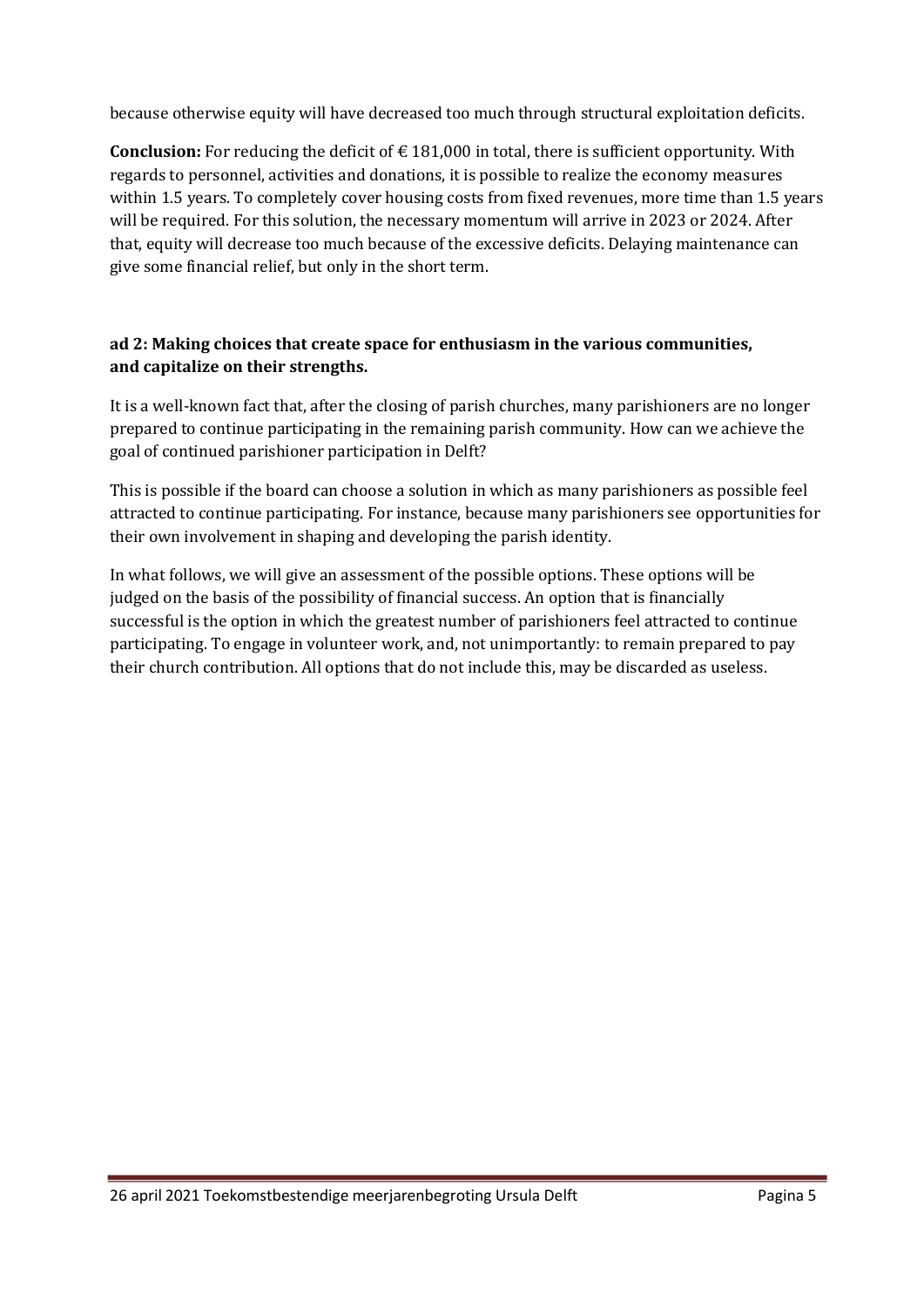| Option 1: Start over, close all churches and rent a space somewhere in Delft, e.g. the chapel |
|-----------------------------------------------------------------------------------------------|
| next to the Stanislas college                                                                 |

| <b>Consequence for</b>                                                                                                                                                                                                                                             | Consequence                                                                                                                                   | <b>Financial</b>                                                                                                                                                                    | <b>Financially</b>                                                                                                                                                                     |
|--------------------------------------------------------------------------------------------------------------------------------------------------------------------------------------------------------------------------------------------------------------------|-----------------------------------------------------------------------------------------------------------------------------------------------|-------------------------------------------------------------------------------------------------------------------------------------------------------------------------------------|----------------------------------------------------------------------------------------------------------------------------------------------------------------------------------------|
| parish community                                                                                                                                                                                                                                                   | for buildings                                                                                                                                 | consequence                                                                                                                                                                         | promising?                                                                                                                                                                             |
| Permanently renting a<br>space for celebrations<br>and meetings.<br>The loss of visibility is<br>substantial, leading to a<br>heavy loss of members.<br>It is an option when<br>very few members<br>remain. Then the rent<br>of a space in school will<br>suffice. | Multiple years will be<br>necessary to close all<br>church buildings and<br>transfer the care of<br>monumental buildings<br>to other parties. | Part of the revenues<br>from the sale will<br>disappear into the<br>conservation of<br>monuments until a<br>solution has been<br>found.<br>Costs for adapting<br>the rented spaces. | N <sub>O</sub><br>Loss of members is<br>so considerable that<br>fixed church con-<br>tributions collapse,<br>and no vital parish<br>with sufficient<br>financial stability<br>remains. |

| Option 2: Start over, close all churches, and build a new low-maintenance and<br>energy-neutral church somewhere in Delft                                                    |                                                                                                                                                                                                                                                                                                                       |                                                                                                                                                                                                                                              |                                                                                                                                                                                                                                                                                |  |  |  |  |  |  |
|------------------------------------------------------------------------------------------------------------------------------------------------------------------------------|-----------------------------------------------------------------------------------------------------------------------------------------------------------------------------------------------------------------------------------------------------------------------------------------------------------------------|----------------------------------------------------------------------------------------------------------------------------------------------------------------------------------------------------------------------------------------------|--------------------------------------------------------------------------------------------------------------------------------------------------------------------------------------------------------------------------------------------------------------------------------|--|--|--|--|--|--|
| <b>Consequence for</b><br>parish community                                                                                                                                   | Consequence<br>for buildings                                                                                                                                                                                                                                                                                          | <b>Financial</b><br>consequence                                                                                                                                                                                                              | <b>Financially</b><br>promising?                                                                                                                                                                                                                                               |  |  |  |  |  |  |
| Visibility is much<br>greater, there will be<br>new opportunities for<br>use of the building,<br>because of which it<br>will be possible to<br>limit the loss of<br>members. | Multiple years will be<br>necessary to close all<br>church buildings and<br>transfer the care of<br>monumental buildings<br>to other parties.<br>Finding a place to<br>build, acquisition of<br>ground, license to<br>build, the construction<br>process and organizing<br>the administration of<br>the new building. | Part of the revenues<br>from the sale will<br>disappear into the<br>conservation of<br>monuments until a<br>solution has been<br>found.<br>The revenues from<br>the sale will also be<br>necessary to build<br>and maintain a new<br>church. | N <sub>O</sub><br>The transition from<br>existing buildings to a<br>new building can be<br>long and<br>unpredictable, so that<br>no revenues from the<br>sale will be available<br>when the new church<br>should be built<br>according to the<br>conditions of the<br>license. |  |  |  |  |  |  |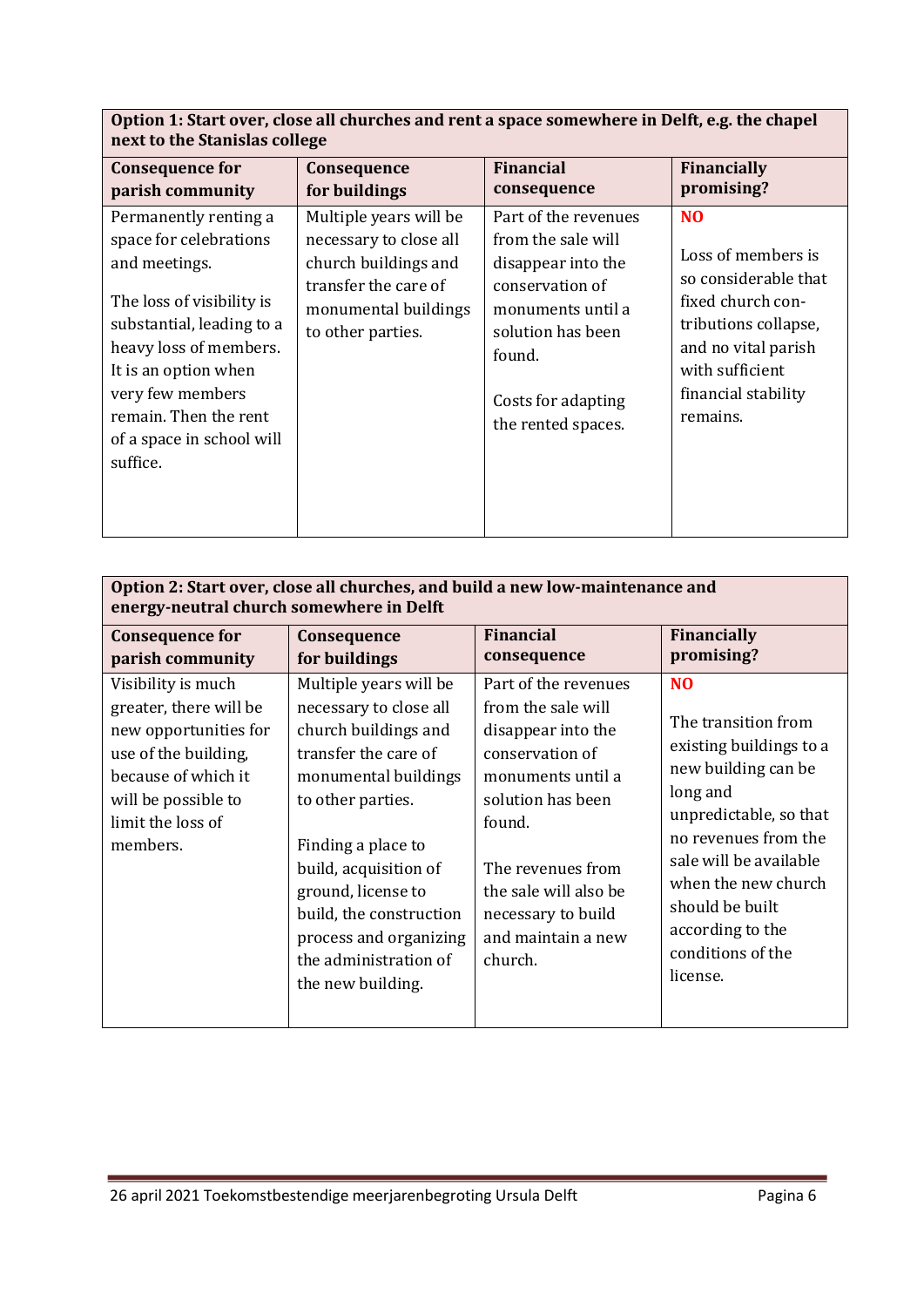| Optie 3: Close three churches and use the most low-maintenance church in Delft (Sacrament)                                                            |                                                                                                                                                                                                                                                                            |                                                                                                                                                                                                                                                                                     |                                                                                                                                                                                                                                                                                       |  |  |  |  |  |
|-------------------------------------------------------------------------------------------------------------------------------------------------------|----------------------------------------------------------------------------------------------------------------------------------------------------------------------------------------------------------------------------------------------------------------------------|-------------------------------------------------------------------------------------------------------------------------------------------------------------------------------------------------------------------------------------------------------------------------------------|---------------------------------------------------------------------------------------------------------------------------------------------------------------------------------------------------------------------------------------------------------------------------------------|--|--|--|--|--|
| <b>Consequence for</b><br>parish community                                                                                                            | <b>Consequence</b><br>for buildings                                                                                                                                                                                                                                        | <b>Financial</b><br>consequence                                                                                                                                                                                                                                                     | <b>Financially</b><br>promising?                                                                                                                                                                                                                                                      |  |  |  |  |  |
| Greater visibility of<br>the building, and<br>more opportunities to<br>limit loss of members<br>and possibly<br>stabilizing the<br>number of members. | Closing church<br>buildings and a<br>monument to take<br>care of.<br><b>Renovation costs to</b><br>make spaces in parish<br>office suitable for<br>various goals.<br>Maintenance costs of<br>Sacrament church<br>building are low and<br>covered by revenues<br>from rent. | Part of the revenues<br>from the sale will<br>disappear into the<br>conservation of<br>monuments until a<br>solution has been<br>found.<br>Part of the revenues<br>will be needed for<br>adapting the parish<br>office.<br>Part of the revenues<br>will be needed for<br>making the | YES:<br>Unlike Option 1, this<br>option preserves a<br>visible church with<br>its own meeting<br>spaces.<br><b>Conservation of</b><br>membership is<br>somewhat uncertain<br>for geographical<br>reasons.<br>The church can sustain<br>the energy transition<br>expected around 2031. |  |  |  |  |  |
|                                                                                                                                                       |                                                                                                                                                                                                                                                                            | buildings energy-<br>neutral.                                                                                                                                                                                                                                                       | This option is<br>financially sustainable.                                                                                                                                                                                                                                            |  |  |  |  |  |

| Option 4: Close three churches and use the most monumental church (M.v.Jessekerk)                                                                                                                                                                                                                   |                                                                                                                                                                                                                                                                    |                                                                                                                                                                                                                                                                                                                                                            |                                                                                                                                                                                                                                          |  |  |  |  |  |  |
|-----------------------------------------------------------------------------------------------------------------------------------------------------------------------------------------------------------------------------------------------------------------------------------------------------|--------------------------------------------------------------------------------------------------------------------------------------------------------------------------------------------------------------------------------------------------------------------|------------------------------------------------------------------------------------------------------------------------------------------------------------------------------------------------------------------------------------------------------------------------------------------------------------------------------------------------------------|------------------------------------------------------------------------------------------------------------------------------------------------------------------------------------------------------------------------------------------|--|--|--|--|--|--|
| <b>Consequence for</b><br>parish community                                                                                                                                                                                                                                                          | Consequence<br>for buildings                                                                                                                                                                                                                                       | <b>Financial</b><br>consequence                                                                                                                                                                                                                                                                                                                            | <b>Financially</b><br>promising?                                                                                                                                                                                                         |  |  |  |  |  |  |
| Visibility of the<br>building and<br>opportunities to<br>attract specific<br>(international)<br>groups based on<br>Catholic tradition<br>and culture.<br>Simultaneously a<br>great loss of<br>members from the<br>other three churches,<br>because these prefer<br>a simpler Catholic<br>tradition. | The church is a<br>monument and can<br>only be preserved<br>with a steady income<br>from State subsidies.<br>Number of visitors for<br>incidental events is<br>high, but the<br>community itself is too<br>small and not (yet)<br>financially self-<br>sustaining. | If it is impossible to<br>balance the long-term<br>budget, and closure<br>becomes inevitable,<br>the building will<br>become a monument.<br>In that case, no Roman<br>Catholic church will be<br>left in Delft.<br>This solution is<br>very risky and is<br>not sustainable at<br>the moment. Also,<br>making the building<br>energy-neutral is<br>costly. | N <sub>O</sub><br>The loss of members<br>will be so great that<br>only a small<br>community will be left<br>with many incidental<br>visitors. There is a<br>high risk of<br>insufficient financial<br>capacity to balance<br>the budget. |  |  |  |  |  |  |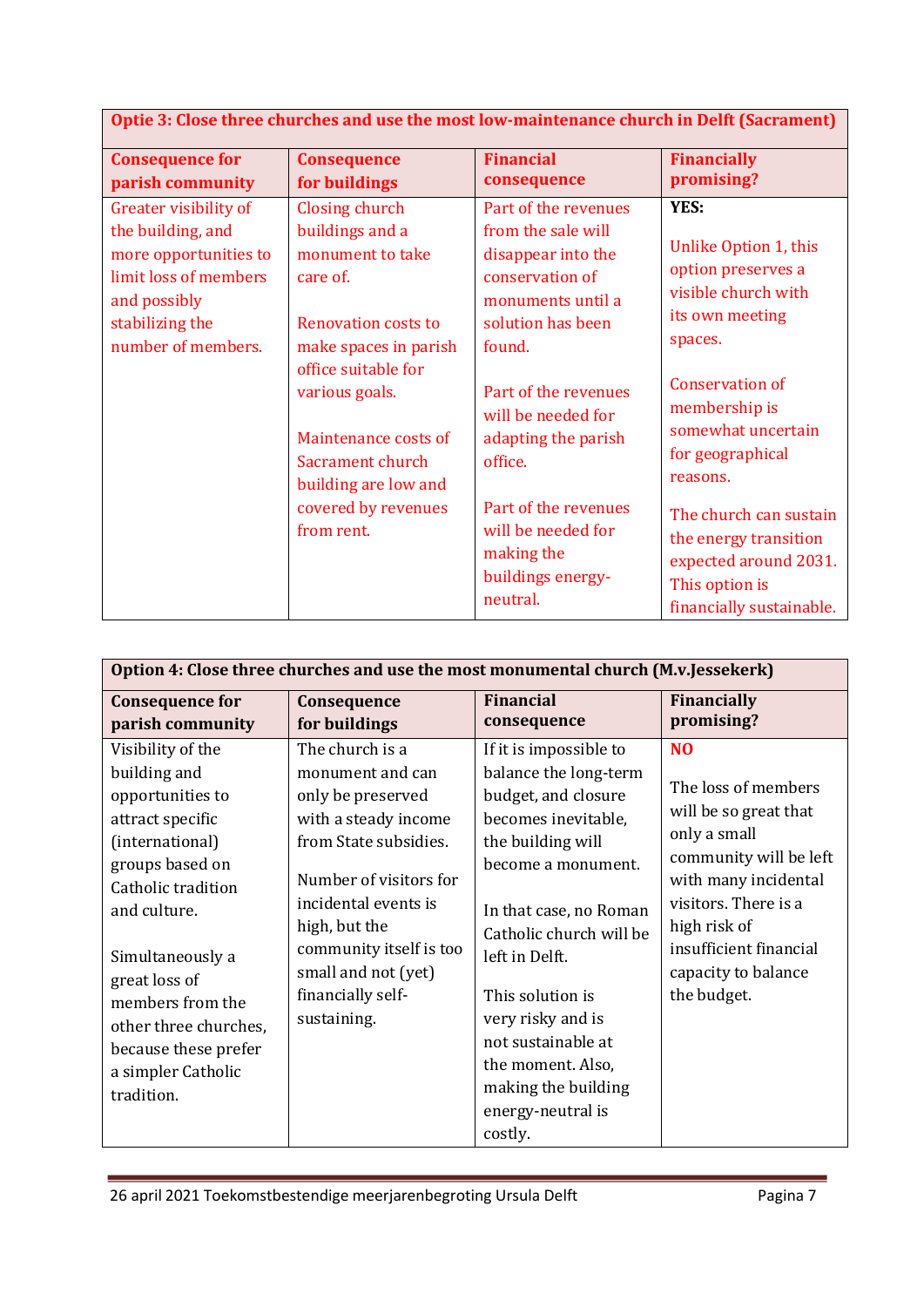#### **Option 5: Sustainable (= variant with most participants).**

Keeps the Maria van Jessekerk open as monumental church, allows the community to specialize in a number of strengths, and shows that this is financially sustainable over multiple years.

| banam <sub>p</sub> o, and ono wo that this is midnemity sustainable over martiple years.                                                                               |                                                                                                                                     |                                                                                                                                     |                                                                                                                                                   |  |  |  |  |  |
|------------------------------------------------------------------------------------------------------------------------------------------------------------------------|-------------------------------------------------------------------------------------------------------------------------------------|-------------------------------------------------------------------------------------------------------------------------------------|---------------------------------------------------------------------------------------------------------------------------------------------------|--|--|--|--|--|
| <b>Consequence for</b><br>parish community                                                                                                                             | <b>Consequence for</b><br>buildings                                                                                                 | <b>Financial</b><br>consequence                                                                                                     | <b>Financially</b><br>promising?                                                                                                                  |  |  |  |  |  |
| MvJ develops its own<br>strengths (see business<br>plan) and<br>internationalizes                                                                                      | MvJ adapts to receive<br>visitors/tourists +<br>means for energy<br>transition necessary.                                           | <b>Administration for</b><br>monument MvJ, and<br>sale of the two churches<br>that do not remain<br>open.                           | <b>YES</b><br>Membership is at its<br>highest because of the<br>two-community<br>strategy.                                                        |  |  |  |  |  |
|                                                                                                                                                                        |                                                                                                                                     |                                                                                                                                     | <b>YES</b>                                                                                                                                        |  |  |  |  |  |
| <b>Stimulating three</b><br>communities to become<br>one community by<br>developing a shared<br>identity in which the<br>core values of the<br>groups are represented. | <b>Adapting the chosen</b><br>church building to the<br>needs of the<br>community. Means for<br>energy transition are<br>necessary. | <b>Acquiring new social</b><br>real estate to generate<br>revenues from rent.<br><b>Both communities need</b><br>a balanced budget. | Preservation of<br>membership is the<br>highest possible,<br>because of the<br>choices made.<br>There is a logical<br>sequence in the<br>actions. |  |  |  |  |  |

Asks the other three communities to determine a shared identity and choose one of the church buildings, and shows that this is financially sustainable over multiple years.

In this multi-year budget, a choice is made for option 5. We expect that the greatest number of parishioners can be motivated to participate in this solution. Only in this way the financial survival of the parish will be possible. This means that the parishioners of Francis & Clare, Sacrament and Adelbert are asked to form a shared community and then choose for one of the three church buildings. The other two churches will be closed. (NB: Which church this will be is yet to be decided)

At the same time it means that the parishioners of the Maria van Jessekerk are asked to create space in their community for people around the world, who register as member or make an incidental visit to the church. Realizing this, too, is no easy task. Only if this leads to an annually balanced budget of the costs and revenues related to personnel and activities, there will be a basis to find a solution for building maintenance, by generating sufficient revenues from the rent of property yet to be acquired.

#### **The choice for option 5 may be summarized as an appeal to one community: 'Reach out', and to the other three communities: 'Come together!'**

By now it should be clear that both communities in the upcoming years should have a balanced budget. Because it is uncertain whether this will succeed, option 3 is kept as a backup plan. This option entails a choice for keeping the Sacrament Church open, and closing all other churches. The choice for this building is obvious because its maintenance costs are the lowest, and also because of its revenues from rent.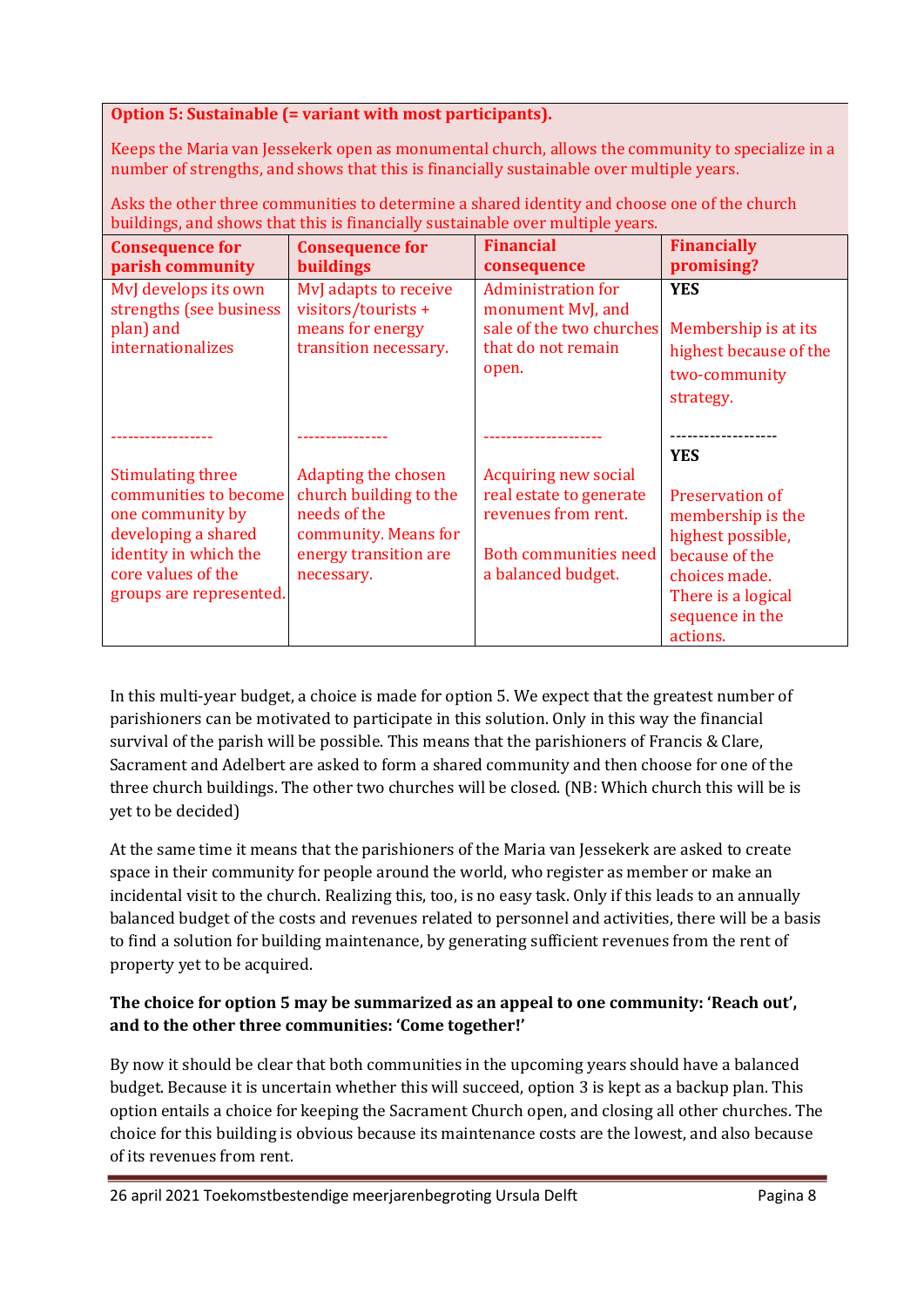#### **Option 3 will be considered:**

- If an unexpectedly high percentage of parishioners stop participating, as a consequence of the changes and the threatening closure of churches. This will mean that the financial basis supporting the multi-year budget will collapse.
- If we do not succeed in unifying three communities with a completely balanced budget.
- If we do not succeed in achieving a balanced budget at the Maria van Jessekerk. In this case, the church building will be transferred into the care of a monument foundation which will become responsible for its use. This foundation will be unrelated to the parish. The building will no longer function as a church.

#### **ad 3: Making use of equity in such a way that the survival of the parish is guaranteed in the short and the long term.**

Many people, parishioners or otherwise, consider the Ursula Parish to be infinitely wealthy, for instance by conferring a high value on the large buildings, or by thinking of substantial investments. The converse is true. The property (including church buildings) generates too little income and costs a lot of money because of the necessary maintenance. The investment funds decrease, because they need to be sold to cover exploitation deficits. It is not customary to divert Equity towards the regular coverage of structural deficits, as has been done over the past ten years. Equity should increase or decrease with budgeted gains or losses, by unforeseen costs or revenues, or because of a real calamity.

In addition, Equity also needs a certain minimal amount, because it has three important functions in business operations, namely:

- 1. For fixed assets (change investments and new investments)
- 2. For transactions (daily payments, such as invoices and salaries)
- 3. For risk management (being able to face the financial consequences of unforeseen events which are impossible or undesirable to budget in advance)

As long as the deficits for personnel and activities have not been solved, it is not yet possible to reserve finances for investments. These investments mostly concern the acquisition of 'social real estate', covering the maintenance costs of two church buildings as well as desired investments in the two church buildings which will remain in use. The approved housing projects in the Burgwal and Simonsstraat have been included in the multi-year budget and can proceed as planned, because they contribute to the desired revenues for covering the maintenance costs of the church buildings.

By 'social real estate' we understand: offering housing opportunities with a social goal. For instance, to groups that have few chances on the housing market, such as handicapped people and young people from Delft besides the students. The balance shows that we still have remaining Equity. This means that the financial situation is not hopeless, but that the structural deficits should be solved. Also, the multi-year maintenance plan for each building should be updated, to have a good view of the average annual maintenance costs over a period of 25 years.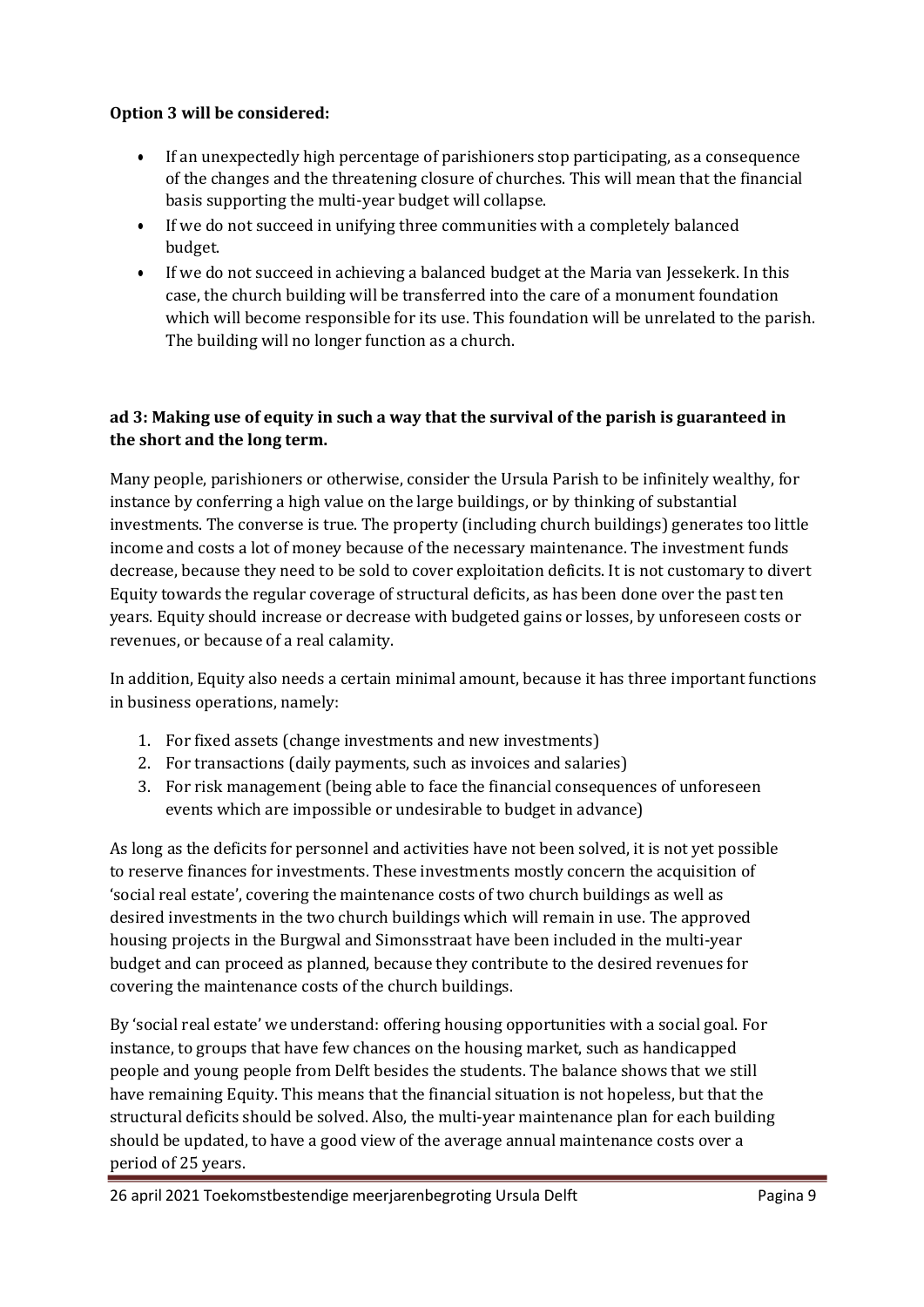The balance shows that the parish in 2021 still has Equity to make choices. Currently it can be found in buildings, investment funds and savings accounts. Annual deficits, by definition, will cause Equity to decrease until nothing remains. If that happens, closure will be our only option. This plan serves to prevent total closure:

- − In the short term (2021-2022) we should balance personnel and activity costs with the revenues from church contributions, collections, and entrance tickets.
- − By 2023-2024 at the latest, we should implement the choice for church buildings, and safeguard building maintenance.

#### **In conclusion:**

The above is intended to be the financial argumentation for the plan. When it comes to content, the plan will be realized fully within the communities.

It can be summarized as an appeal:

- to the three communities of the Sacrament, Francis & Clare, and Adelbert churches: "come together"
- to the Maria van Jesse community: "reach out"

The opportunities exist, but putting these appeals into practice will require hard work! We would be eager to support you throughout the process.

#### **Signed in Delft in the board meeting of 26 April 2021.**

| H.A. Verbakel, chair          | N.A.M. Ruitenbeek, treasurer |
|-------------------------------|------------------------------|
| A.Ch.H. Franken, vice-chair   | J.L. Hanssen, member         |
| O.A.A.R.M. Holland, secretary | J.F. Wijnia, member          |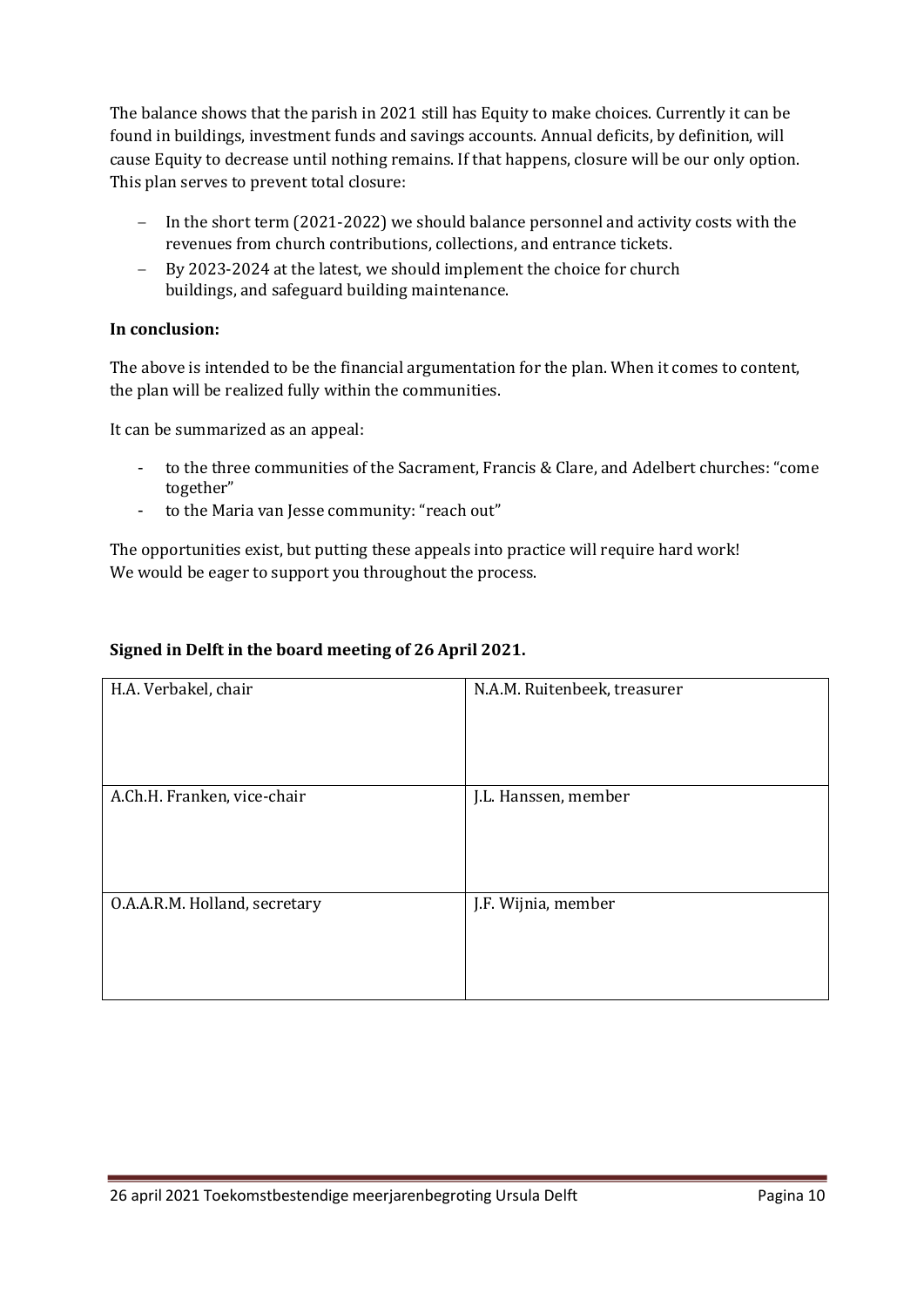**Bijlage 1:** Cijfers nieuwe meerjarenbegroting: exploitaie en balans

**Bijlage 2:** Stappenplan

**Bijlage 3:** Exploitatie en balans 2020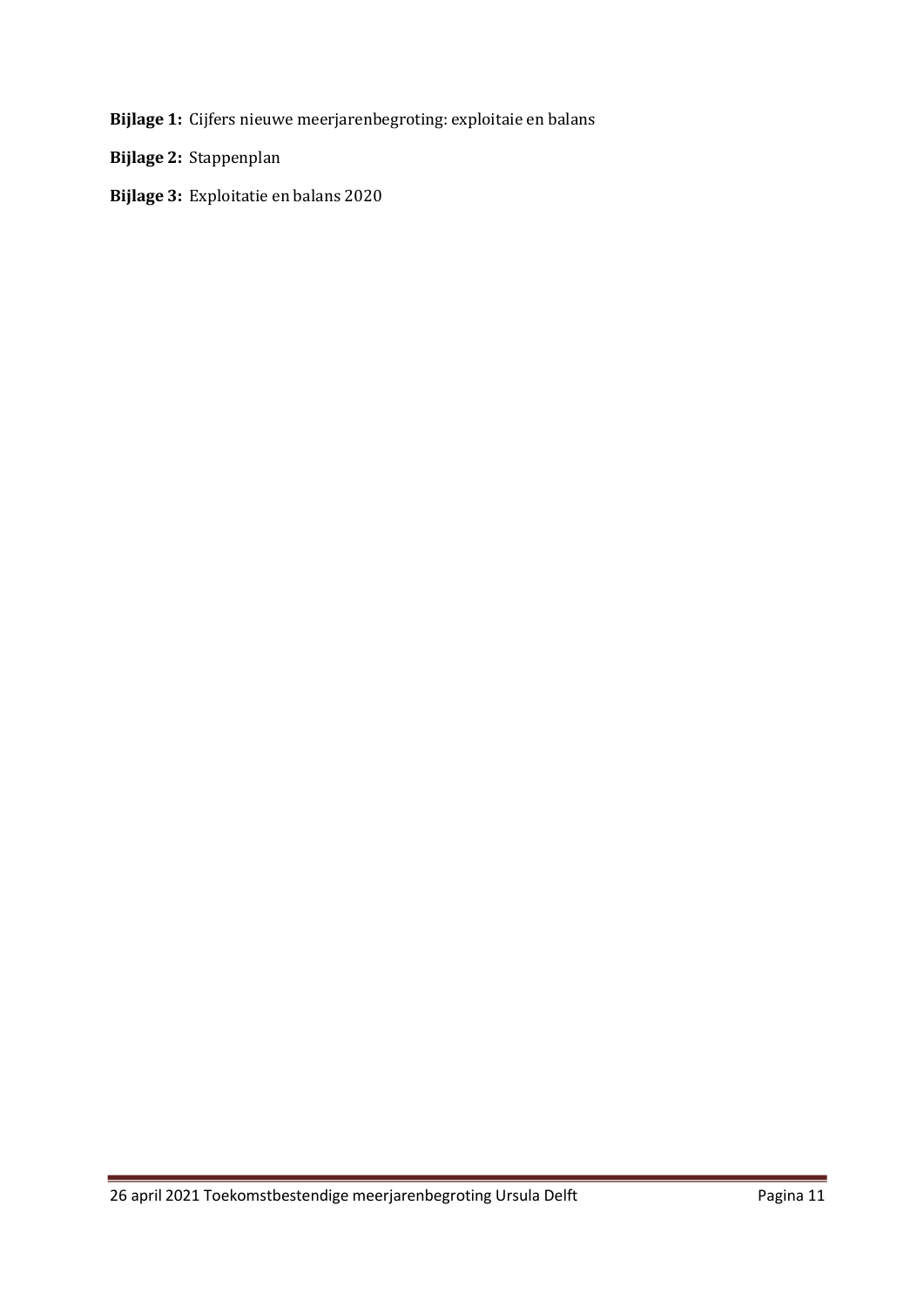#### **Bijlage 1: Cijfers nieuwe meerjarenbegroting: exploitaie en balans**

Het hiervoor beschreven financiële beleid is samengevat in een nieuwe meerjarenbegroting voor tien jaren. In deze begroting is rekening gehouden met het sluitend krijgen van de personele lasten ten opzichte van de vaste kerkbijdragen en de activiteitenkosten ten opzichte van collectes en toegangsgelden of -bijdragen. Hierbij is rekening gehouden met een verwacht lager belangstellingspercentgage per gemeenschap als het tot twee kerken komt. (Resp. 0,50% Sacrament; 0,85% Adelbert; 0,75% F&C en 1,05% MvJ.) Ook is rekening gehouden met krimp: jaarlijks 1% over het totaal vanaf 2025). Onderstaande begroting is de samenvatting van de vier deelbegrotingen per gemeenschap. Op het niveau van de parochie zijn er geen zelfstandige uitgaven en ontvangsten meer, wel boekhoudkundig: salarissen + afdracht en gelijke opbrengsten vanuit de gemeenschappen, per saldo nul. Deze begroting is er ook per gemeenschap.

| Begroting R.K. Parochie Sint Ursula                         | Jaarrekening<br>2020 | <b>Begroot</b><br>2021 | Totaal<br>2022 | Totaal<br>2023 | Totaal<br>2024 | <b>Totaal</b><br>2025 | totaal<br>2026 | Totaal<br>2027 | <b>Totaal</b><br>2028 | <b>Totaal</b><br>2029 | <b>Totaal</b><br>2030 |
|-------------------------------------------------------------|----------------------|------------------------|----------------|----------------|----------------|-----------------------|----------------|----------------|-----------------------|-----------------------|-----------------------|
| Verwachte deelname en krimp                                 | 1,00                 | 1,00                   | 1,00           | 1,00           | 1,00           | 0,99                  | 0,98           | 0,97           | 0,96                  | 0,95                  | 0,94                  |
| <b>BATEN</b>                                                |                      |                        |                |                |                |                       |                |                |                       |                       |                       |
| Kerkbijdragen parochianen                                   | 200.699,96           | 199.000                | 204.500        | 204.500        | 172.675        | 170.948               | 169.222        | 142.044        | 140.580               | 139.116               | 137.651               |
| Collecten, vergoedingen en toegangen                        | 123.519,05           | 151.410                | 140.810        | 171.310        | 159.631        | 158.034               | 156.438        | 145.390        | 143.891               | 142.392               | 140.894               |
| Opbrengsten bezittingen, beleggingen,<br>onderhoudsubsidies | 223.325,06           | 266.715                | 288.554        | 288.554        | 288.554        | 288.254               | 333.554        | 273.550        | 273.470               | 273.470               | 273.470               |
| totaal baten (A)                                            | 547.544              | 617.125                | 633.864        | 664.364        | 620.860        | 617.236               | 659.213        | 560.985        | 557.942               | 554.978               | 552.015               |
| <b>LASTEN</b>                                               |                      |                        |                |                |                |                       |                |                |                       |                       |                       |
| Personele lasten pastoraal team                             | 195.939,57           | 193.416                | 99.991         | 99.991         | 83.157         | 82.325                | 81.494         | 69.641         | 69.641                | 69.641                | 69.641                |
| Afdracht bisdom                                             | 60.510,00            | 70.880                 | 70.880         | 70.880         | 58.490         | 57.905                | 57.320         | 56.735         | 56.150                | 55.565                | 54.980                |
| btotaal lasten pastoraal team en bisdom                     | 256.449,57           | 264.296                | 170.871        | 170.871        | 141.646        | 140.230               | 138.814        | 126.376        | 125.791               | 125.206               | 124.621               |
|                                                             |                      |                        |                |                |                |                       |                |                |                       |                       |                       |
| Salariskosten eigen gemeenschappen                          |                      | 60.696                 | 30.764         | 30.764         | 30.764         | 30.456                | 30.149         | 29.841         | 29.533                | 29.226                | 28.918                |
| Schenkingen door Ursula (Jessehof, ISF, Ry                  | 15.695,00            | 15.300                 | 2.500          | 2.500          | 2.500          | 2.475                 | 2.450          | 2.500          | 2.500                 | 2.500                 | 2.500                 |
| Schenking van collectes door gemeenschap                    | 4.001.77             | 14.600                 | 14.600         | 14.600         | 12.320         | 12.197                | 12.074         | 11.950         | 11.827                | 11.236                | 11.118                |
| Kosten vrijwilligers                                        | 21.873,11            | 21.110                 | 21.110         | 21.110         | 21.110         | 20.899                | 20.688         | 8.095          | 8.011                 | 7.928                 | 7.844                 |
| Kosten eredienst en pastorale kosten                        | 56.969,03            | 35.160                 | 35.160         | 35.160         | 30.294         | 29.991                | 29.688         | 26.120         | 25.851                | 25.582                | 25.313                |
| Activiteiten- en beheerkosten                               | 84.515,97            | 81.341                 | 66.949         | 66.949         | 56.910         | 56.341                | 55.772         | 48.244         | 47.747                | 47.250                | 46.752                |
| subtotaal ov. kosten en activiteiten                        | 183.054,88           | 228.207                | 171.083        | 171.083        | 153.897        | 152.358               | 150.819        | 126.751        | 125.470               | 123.721               | 122.445               |
|                                                             |                      |                        |                |                |                |                       |                |                |                       |                       |                       |
| Onderhoudskosten onroerend goed                             | 52.524,08            | 62.860                 | 52.510         | 52.510         | 52.510         | 51.985                | 51.460         | 36.960         | 36.960                | 36.960                | 36.960                |
| Energie/verzekeringen/erfpacht                              | 151.217,25           | 137.980                | 119.980        | 119.980        | 119.980        | 119.980               | 119.980        | 66.422         | 66.422                | 66.422                | 66.422                |
| Dotatie grootonderhoud                                      | 77.000.00            | 105.000                | 176.400        | 189.400        | 189.400        | 189.400               | 189.400        | 164.300        | 164.300               | 164.300               | 164.300               |
| Subtotaal huisvesting                                       | 280.741,33           | 305.840                | 348,890        | 361.890        | 361.890        | 361.365               | 360.840        | 267.682        | 267.682               | 267.682               | 267.682               |
| <b>Totaal lasten (B)</b>                                    | 720.245,78           | 798.342                | 690.844        | 703.844        | 657.434        | 653.953               | 650.473        | 520,808        | 518.943               | 516.609               | 514.748               |
|                                                             |                      |                        |                |                |                |                       |                |                |                       |                       |                       |
| <b>RESULTAAT (A - B)</b>                                    | $-172.701,71$        | $-181.217$             | $-56.980$      | $-39.480$      | $-36.574$      | $-36.717$             | 8.741          | 40.176         | 38.999                | 38.370                | 37.267                |

26 april 2021 Toekomstbestendige meerjarenbegroting Ursula Delft **Pagina 12** and Pagina 12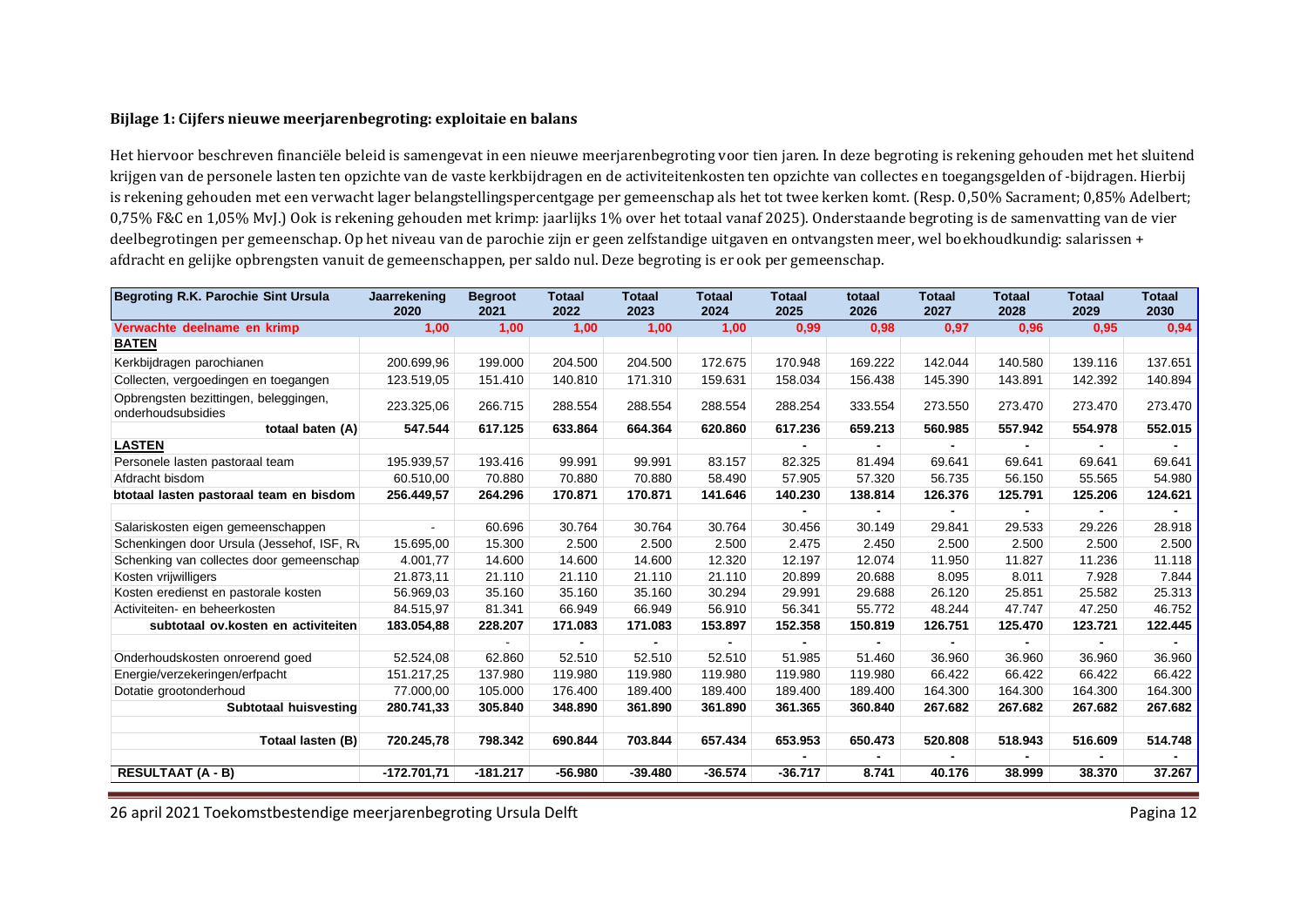Daarnaast is er rekening gehouden met de kosten van groot onderhoud en dotaties aan de voorziening grootonderhoud volgens de opgestelde Meerjarenonderhoudsplannen (MJOP) per kerk en per overige gebouwen. Dit is hoger dan men gewoon is te doteren. Als de aannames uitkomen dan dalen de kosten in de laatste jaren, omdat er dan gekozen is voor het aanhouden van twee kerkgebouwen. Zelfs in dit ideale scenario wordt in tien jaar tijd nog € 187.415 verlies geleden. Als er sneller gehandeld kan worden, dan kan dit verlies een stuk lager zijn. Zonder ingrijpen bedraagt het verlies circa 1,6 miljoen euro: 10 x het verlies van 2020.

| Begroting R.K. Parochie Sint Ursula                                                                                  | Jaarrekening<br>2020 | <b>Begroot</b><br>2021 | <b>Totaal</b><br>2022 | <b>Totaal</b><br>2023 | <b>Totaal</b><br>2024 | <b>Totaal</b><br>2025 | <b>Totaal</b><br>2026 | <b>Totaal</b><br>2027 | <b>Totaal</b><br>2028 | <b>Totaal</b><br>2029 | <b>Totaal</b><br>2030 |
|----------------------------------------------------------------------------------------------------------------------|----------------------|------------------------|-----------------------|-----------------------|-----------------------|-----------------------|-----------------------|-----------------------|-----------------------|-----------------------|-----------------------|
| Verwachte deelname en krimp                                                                                          | 1,00                 | 1,00                   | 1,00                  | 1,00                  | 1.00                  | 0,99                  | 0.98                  | 0,97                  | 0,96                  | 0,95                  | 0,94                  |
| A. Loonkosten pastoraal team en<br>ondersteuning en afdracht bisdom<br>kostendekkend uit kerkbalans en<br>subsidies? |                      |                        |                       |                       |                       |                       |                       |                       |                       |                       |                       |
| Bij : Vaste bijdragen parochianen                                                                                    | 200.699,96           | 199.000                | 204.500               | 204.500               | 172.675               | 170.948               | 169.222               | 142.044               | 140.580               | 139.116               | 137.651               |
| AF: Personele lasten pastoraal team en<br>ondersteuning en afdracht bisdom                                           | 256.449,57           | 264.296                | 170.871               | 170.871               | 141.646               | 140.230               | 138.814               | 126.376               | 125.791               | 125.206               | 124.621               |
| saldo                                                                                                                | $-55.749,61$         | $-65.296$              | 33.629                | 33.629                | 31.029                | 30.718                | 30.408                | 15.668                | 14.789                | 13.910                | 13.030                |
| B. Activiteiten- en beheerkosten<br>kostendekkend uit collectes en<br>toegangen?                                     |                      |                        |                       |                       |                       |                       |                       |                       |                       |                       |                       |
| Bij: Collectes en opbrengsten bezoekers                                                                              | 123.519,05           | 151.410                | 140.810               | 171.310               | 159.631               | 158.034               | 156.438               | 145.390               | 143.891               | 142.392               | 140.894               |
| Af: Beheer- en activiteitenkosten.<br>schenkingen en lidmaatschappen                                                 | 183.054,88           | 228.207                | 171.083               | 171.083               | 153.897               | 152.358               | 150.819               | 126.751               | 125.470               | 123.721               | 122.445               |
| saldo                                                                                                                | $-59.535,83$         | $-76.797$              | $-30.273$             | 227                   | 5.733                 | 5.676                 | 5.619                 | 18.639                | 18.421                | 18.672                | 18.449                |
| C. Kan het gebouw onderhouden<br>worden uit bezittingen of vermogen?                                                 |                      |                        |                       |                       |                       |                       |                       |                       |                       |                       |                       |
| Bij: Baten uit bezit / belegging / onderh. sub                                                                       | 223.325              | 266.715                | 288.554               | 288.554               | 288.554               | 288.254               | 333.554               | 273.550               | 273.470               | 273.470               | 273.470               |
| Af:Onderhoudskosten en energie                                                                                       | 203.741              | 200.840                | 172.490               | 172.490               | 172.490               | 171.965               | 171.440               | 103.382               | 103.382               | 103.382               | 103.382               |
| Af: Dotaties                                                                                                         | 77.000               | 105.000                | 176.400               | 189.400               | 189.400               | 189.400               | 189.400               | 164.300               | 164.300               | 164.300               | 164.300               |
| Af. Verwachte extra onderhoudsfacturen                                                                               |                      |                        |                       |                       |                       |                       |                       |                       |                       |                       |                       |
| saldo                                                                                                                | $-57.416$            | $-39.125$              | $-60.336$             | $-73.336$             | $-73.336$             | $-73.111$             | $-27.286$             | 5.869                 | 5.789                 | 5.789                 | 5.789                 |
| Baten                                                                                                                | 547.544              | 617.125                | 633.864               | 664.364               | 620.860               | 617.236               | 659.213               | 560.985               | 557.942               | 554.978               | 552.015               |
| Lasten                                                                                                               | 720.246              | 798.342                | 690.844               | 703.844               | 657.434               | 653.953               | 650.473               | 520.808               | 518.943               | 516.609               | 514.748               |
| <b>Resultaat</b>                                                                                                     | $-172.702$           | $-181.217$             | $-56.980$             | $-39.480$             | $-36.574$             | $-36.717$             | 8.741                 | 40.176                | 38.999                | 38,370                | 37.267                |
|                                                                                                                      |                      |                        |                       |                       |                       |                       |                       |                       |                       |                       |                       |
| Exploitatieresultaat                                                                                                 | $-172.702$           | $-181.217$             | $-56.980$             | $-39.480$             | $-36.574$             | $-36.717$             | 8.741                 | 40.176                | 38.999                | 38.370                | 37.267                |
| controle<br>tekort periode 2021-2030 bij gewijzigd beleid                                                            |                      |                        |                       |                       |                       |                       |                       |                       |                       | 0,00                  | 0,00<br>$-187.415$    |
| tekort periode 2021-2030 bij ongewijzigd beleid; (circa 10 keer tekort 2020)                                         |                      |                        |                       |                       |                       |                       |                       |                       |                       |                       | $-1.727.017$          |
|                                                                                                                      |                      |                        |                       |                       |                       |                       |                       |                       |                       |                       |                       |

26 april 2021 Toekomstbestendige meerjarenbegroting Ursula Delft **Pagina 13** and Pagina 13 and Pagina 13 and Pagina 13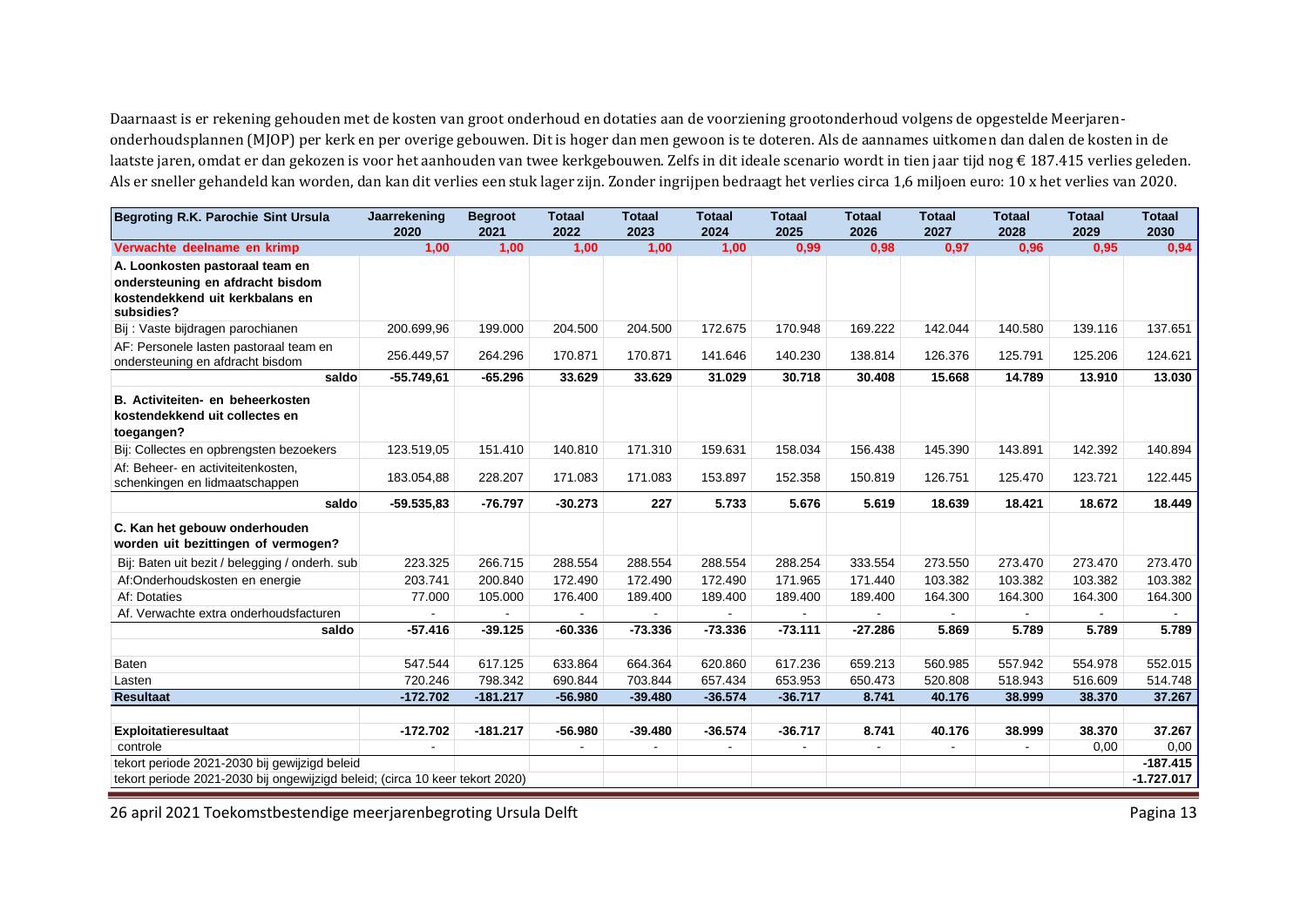**Tot slot:** Er is rekening gehouden met de mogelijkheid tot investeren in de twee kerken die openblijven. Ook is rekening gehouden met het verwerven van maatschappelijk onroerende goed om verhuurinkomsten te verkrijgen om aan de huisvestingslasten te kunnen voldoen. Hiervoor moet eerst een plan ontwikkeld worden. Wellicht zijn er nog alternatieven. Er is geen rekening gehouden met de opbrengst van de verkoop van grond van gesloten kerken. Uiteraard is er wel een opbrengst, maar het bedrag en het moment is zeer onzeker en kan nog vele jaren duren. Daar kan niet op gewacht worden. Kortom: deze begroting geeft weer hoe het financieel verloopt als gepland, zonder nieuwe tegenslagen. De onderstaande balans maakt zichtbaar wat er mogelijk is als we de exploitatietekorten beëindigen.

| Grootonderhoud kerken en gebouwen                             | Jaarrekening | <b>Begroot</b> | <b>Totaal</b> | <b>Totaal</b>  | <b>Totaal</b> | <b>Totaal</b> | totaal         | <b>Totaal</b> | <b>Totaal</b>            | <b>Totaal</b>            | <b>Totaal</b> |
|---------------------------------------------------------------|--------------|----------------|---------------|----------------|---------------|---------------|----------------|---------------|--------------------------|--------------------------|---------------|
| en eventuele invsteringen                                     | 2020         | 2021           | 2022          | 2023           | 2024          | 2025          | 2026           | 2027          | 2028                     | 2029                     | 2030          |
| Af: Dotaties                                                  | 77.000,00    | 105.000        | 176.400       | 189.400        | 189.400       | 189.400       | 189.400        | 164.300       | 164.300                  | 164.300                  | 164.300       |
| Ontrekkingen vz groot onderhoud                               | 175.622,20   | 291.648        | 200.307       | 204.158        | 302.640       | 142.538       | 113.084        | 105.567       | 105.022                  | 98.611                   | 98.724        |
| Mogelijke investeringen in kerk                               |              |                | $\sim$        | $\blacksquare$ | 150,000       |               |                |               |                          |                          |               |
| Mogelijke investeringen in kerk                               | ۰            | $\blacksquare$ | $\sim$        | $\blacksquare$ | 150.000       |               | $\blacksquare$ |               | $\overline{\phantom{0}}$ | $\overline{\phantom{0}}$ |               |
| Mogelijke investeringen maatsch onr goed                      |              |                |               |                |               |               |                |               |                          |                          |               |
| voor extra huuropbrengsten (bedrag is                         | ۰            |                |               | $\blacksquare$ | 1.200.000     |               |                |               |                          |                          |               |
| sterk afhankelijk van het verminderen<br>jaarlijkse tekorten) |              |                |               |                |               |               |                |               |                          |                          |               |
|                                                               |              |                |               |                | 1.500.000     |               |                |               |                          |                          |               |
|                                                               |              |                |               |                |               |               |                |               |                          |                          |               |
| <b>BALANS URSULA</b>                                          | Jaarrekening | <b>Begroot</b> | <b>Totaal</b> | <b>Totaal</b>  | <b>Totaal</b> | <b>Totaal</b> | totaal         | <b>Totaal</b> | <b>Totaal</b>            | <b>Totaal</b>            | <b>Totaal</b> |
|                                                               | 2020         | 2021           | 2022          | 2023           | 2024          | 2025          | 2026           | 2027          | 2028                     | 2029                     | 2030          |
| <b>ACTIVA</b>                                                 |              |                |               |                |               |               |                |               |                          |                          |               |
| Kerkelijke goederen                                           | 24.957,40    | 24.957         | 24.957        | 24.957         | 24.957        | 24.957        | 24.957         | 24.957        | 24.957                   | 24.957                   | 24.957        |
| Beleggingen (incl.onroerend goed)                             | 3.701.609,43 | 3.501.609      | 3.401.609     | 3.301.609      | 3.301.609     | 3.301.609     | 3.301.609      | 3.301.609     | 3.401.609                | 3.501.609                | 3.601.609     |
| Geldmiddelen                                                  | 470.182,52   | 230.761        | 249.873       | 295.635        | 145.820       | 155.965       | 241.022        | 339.931       | 338.208                  | 342.266                  | 345.110       |
| Vorderingen op korte termijn                                  | $-3.411,94$  | 25.000         | 25.000        | 25.000         | 25.000        | 25.000        | 25.000         | 25.000        | 25.000                   | 25.000                   | 25.000        |
| <b>Totaal activa</b>                                          | 4.193.337,41 | 3.782.327      | 3.701.440     | 3.647.202      | 3.497.387     | 3.507.532     | 3.592.589      | 3.691.498     | 3.789.775                | 3.893.833                | 3.996.677     |
|                                                               |              |                |               |                |               |               |                |               |                          |                          |               |
| <b>PASSIVA</b>                                                |              |                |               |                |               |               |                |               |                          |                          |               |
| Vermogen                                                      | 2.306.625,23 | 2.125.408      | 2.068.428     | 2.028.948      | 1.992.374     | 1.955.657     | 1.964.398      | 2.004.574     | 2.043.573                | 2.081.943                | 2.119.210     |
| Voorzieningen en fondsen                                      | 1.768.567,09 | 1.581.919      | 1.558.012     | 1.543.254      | 1.430.013     | 1.476.875     | 1.553.191      | 1.611.924     | 1.671.202                | 1.736.891                | 1.802.467     |
| Schulden op kore termijn                                      | 118.145.09   | 75.000         | 75.000        | 75.000         | 75.000        | 75.000        | 75.000         | 75.000        | 75.000                   | 75.000                   | 75.000        |
| Totaal passia                                                 | 4.193.337,41 | 3.782.327      | 3.701.440     | 3.647.202      | 3.497.387     | 3.507.532     | 3.592.589      | 3.691.498     | 3.789.775                | 3.893.833                | 3.996.677     |

**Conclusie:** In onderstaand stappenplan wordt nog eens in beeld gebracht hoe het hierboven beschreven proces gepland is. In de tijd gaat het hier over een periode van circa twee tot drie jaar. Het is duidelijk dat het proces twee uitkomsten kan hebben. Zie daarvoor kolom 4A en kolom 4B. De deelname van parochianen bepaalt uiteindelijk of er voldoende financiële middelen beschikbaar blijven om voor optie 5 in kolom 4A te kunnen kiezen of dat optie 3 in kolom 4B de enig haalbare optie blijkt te zijn.

26 april 2021 Toekomstbestendige meerjarenbegroting Ursula Delft **Pagina 14** and 2021 Toekomstbestendige meerjarenbegroting Ursula Delft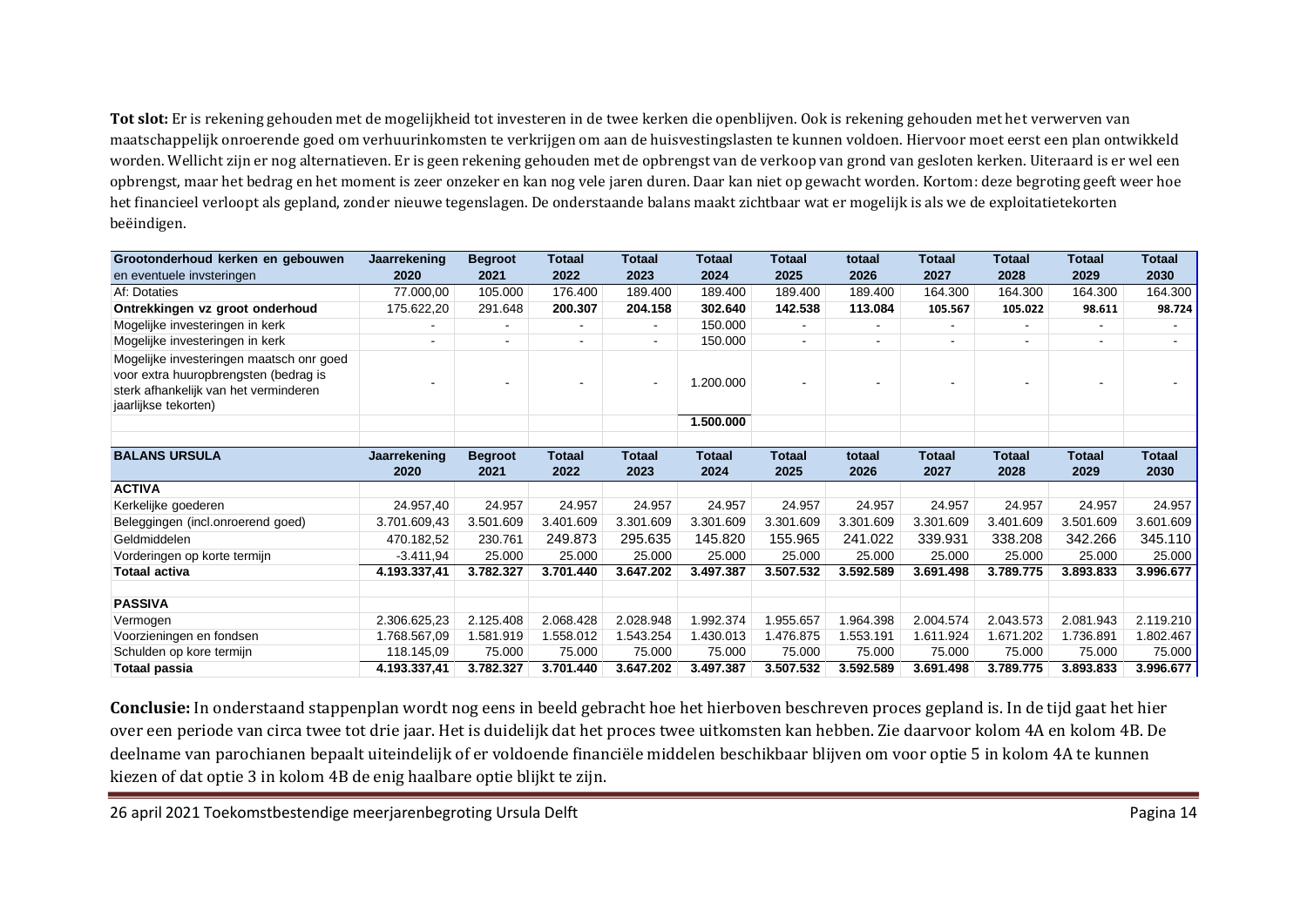## **Bijlage 2: Stappenschema**

| Wie                       | STAP <sub>1</sub>                                                                     | <b>STAP2</b>                                                                     | STAP3                                                                                                                                                                                                                         | <b>STAP4A</b>                                                                                                                  | <b>STAP4B</b>                                                                                                                                    |
|---------------------------|---------------------------------------------------------------------------------------|----------------------------------------------------------------------------------|-------------------------------------------------------------------------------------------------------------------------------------------------------------------------------------------------------------------------------|--------------------------------------------------------------------------------------------------------------------------------|--------------------------------------------------------------------------------------------------------------------------------------------------|
| Parochie &<br>gemeenschap | Plan van aanpak en<br>meerjarenbegroting<br>uitleggen                                 | Missie, visie doelstellingen<br>gemeenschappen<br>formuleren                     | Keuze voor een kerk en<br>twee te sluiten kerken                                                                                                                                                                              | Indien financieel wel<br>haalbaar, dan optie 5<br>uitvoeren                                                                    | Indien financieel niet<br>haalbaar, dan optie 3<br>uitvoeren                                                                                     |
| Parochie                  | Lasten verlagen op niveau<br>Ursulaparochie.                                          | Plan van aanpak voor<br>verwerven<br>maatschappelijk<br>onroerend goed opstellen | Vaststellen dat er een<br>sluitende exploitatie op<br>personeel, activiteiten is.<br>Vaststellen dat een<br>sluitende exploitatie op<br>huisvesting mogelijk is en<br>wat daar nog voor<br>geïnvesteerd moet en kan<br>worden | Doorgaan met MvJ.-kerk<br>en de gekozen kerk<br>Overige twee kerken<br>sluiten. Verwerven<br>maatschappelijk<br>onroerend goed | Doorgaan met alleen<br>Sacrament kerk als enig<br>betaalbare optie<br>MvJ.-kerk wordt een<br>monument; de twee<br>overige kerken sluiten<br>ook. |
| Parochie &<br>gemeenschap | Meerjarenonder-<br>houdsplan per gebouw<br>(kerk en overige<br>gebouwen) actualiseren | Overzicht voor<br>noodzakelijke<br>aanpassingen<br>kerkgebouwen opstellen        | Keuze voor een van de<br>drie kerken voostellen                                                                                                                                                                               | Meerjarenonder-<br>houdsplan per gebouw<br>(kerk en overige<br>gebouwen) actualiseren                                          | Overdragen MvJ. - kerk aan<br>Monumentenstichting;<br>Andere kerken sluiten                                                                      |
| Gemeenschap               | Lasten verlagen bij de vier<br>gemeenschappen                                         | Collectes en incidentele<br>opbrengsten verhogen bij<br>de vier gemeenschappen   | Sluitende begroting en<br>realisatie op personeel en<br>activiteiten                                                                                                                                                          | Sluitende exploitatie op<br>personeel, activiteiten en<br>huisvesting                                                          | Sluitende exploitatie op<br>personeel, activiteiten en<br>huisvesting is vereiste                                                                |
| Gemeenschap               |                                                                                       |                                                                                  |                                                                                                                                                                                                                               | Investeren in beide<br>kerkgebouwen waar<br>relevant.                                                                          | Investeren in Sacrament<br>waar relevant.                                                                                                        |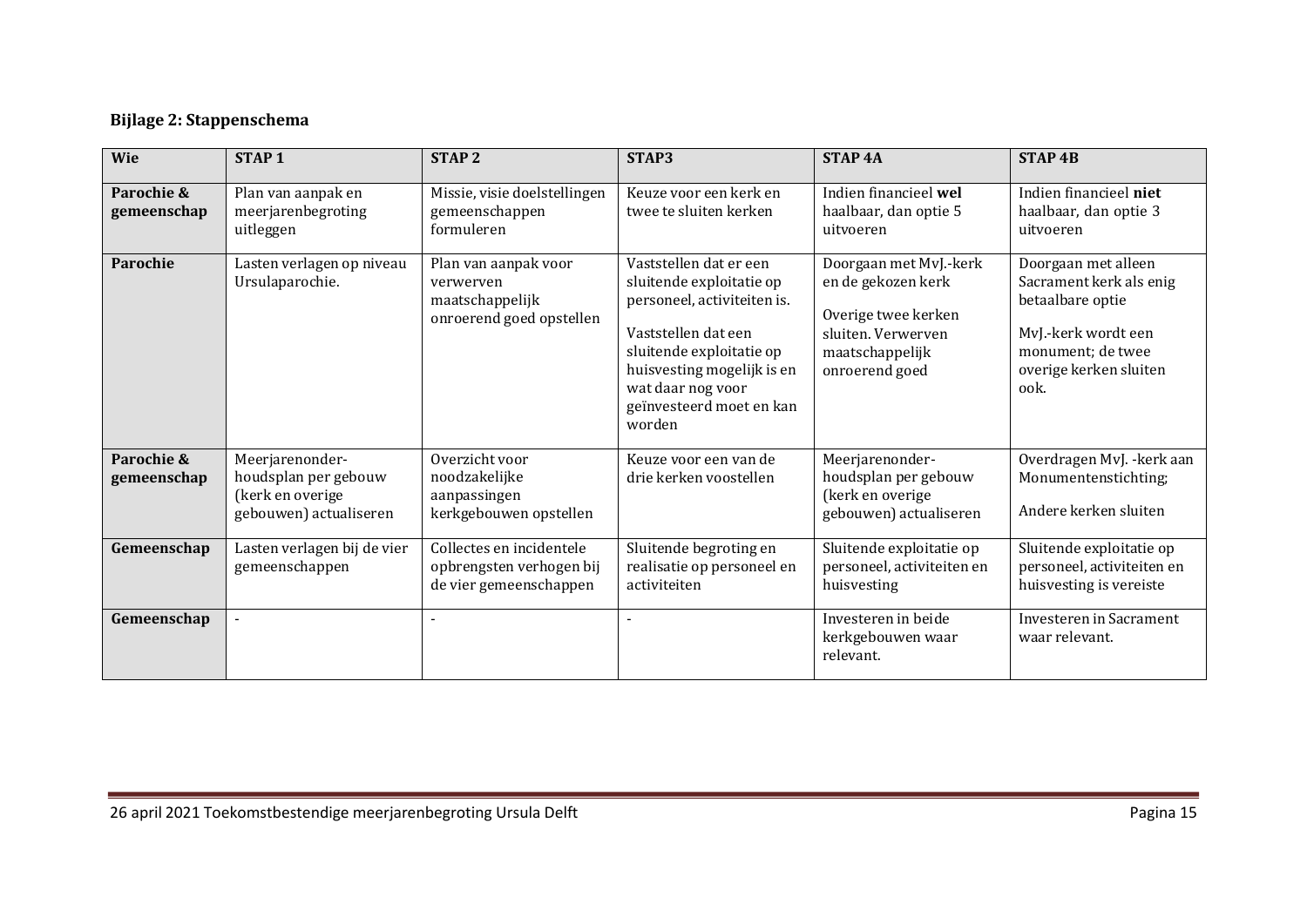## **Bijlage 3: Verlies en winstrekening 2020 per gemeenschap en overhead**

| Winst- en verliesrekening                                                     | <b>Sacrament</b> | <b>Adelbert</b> | <b>MvJesse</b> | <b>Franciscus</b> | Overhead            | <b>Tot.Ursula</b>   |
|-------------------------------------------------------------------------------|------------------|-----------------|----------------|-------------------|---------------------|---------------------|
| Kosten                                                                        | 2020             | 2020            | 2020           | 2020              | 2020                | 2020                |
| Persoonskosten                                                                |                  |                 |                |                   |                     |                     |
| Persoonskosten loondienst                                                     |                  |                 |                |                   |                     |                     |
| 4000 - Bruto salarissen                                                       |                  |                 |                |                   | 215.932             | 215.932             |
| 4001 - Wg-aandeel soc. lasten                                                 |                  |                 |                |                   | 27.315              | 27.315              |
| 4002 - Wg-aandeel pensioenpremie                                              |                  |                 |                |                   | 30.366              | 30.366              |
| 4015 - Functiekostenverg. loondienst<br>4016 - Betal./ontv. derden loondienst |                  |                 |                |                   | 4.945<br>$-118.217$ | 4.945<br>$-118.217$ |
| 4019 - Ontvangen ziekengeld                                                   |                  |                 |                |                   | $-8.566$            | $-8.566$            |
| Totaal: Persoonskosten loondienst                                             |                  |                 |                |                   | 151.775             | 151.775             |
|                                                                               |                  |                 |                |                   |                     |                     |
| Persoonskosten niet loondienst                                                |                  |                 |                |                   |                     |                     |
| 4046 - Betal./ontv. derden niet loondienst                                    |                  |                 |                |                   | 44.165              | 44.165              |
| Totaal: Persoonskosten niet loondienst                                        |                  |                 |                |                   | 44.165              | 44.165              |
| Overige persoonskosten                                                        |                  |                 |                |                   |                     |                     |
| 4065 - Assistenties                                                           | 4.893            | 1.131           | 208            | 4.731             |                     | 10.964              |
| 4075 - Ziekengeldverzekering                                                  |                  |                 |                |                   | 5.444               | 5.444               |
| 4070 - Vrijwilligersvergoedingen                                              | 3.090            |                 | 2.375          |                   |                     | 5.465               |
| Totaal: Overige persoonskosten                                                | 7.983            | 1.131           | 2.583          | 4.731             | 5.444               | 21.873              |
| <b>Totaal: Persoonskosten</b>                                                 | 7.983            | 1.131           | 2.583          | 4.731             | 201.384             | 217.813             |
| Kosten onroerend goed                                                         |                  |                 |                |                   |                     |                     |
| Onderhoudskosten onroerend goed                                               |                  |                 |                |                   |                     |                     |
| 4100 - Onderhoudskosten onroerend goed                                        | 6.551            | 2.606           | 21.703         | 1.922             |                     | 32.782              |
| 4110 - Kosten orgel, beeld en geluid kerken<br>4115 - Afvoer restafval        |                  | 495             | 1.858          | 520               |                     | 2.873               |
| 4120 - Kosten verwarmingsinstallatie                                          |                  | 743             | 743<br>8.334   | 1.784             |                     | 1.486<br>10.118     |
| 4125 - Kosten uurwerk                                                         |                  | $\blacksquare$  | 963            | $\blacksquare$    |                     | 963                 |
| 4130 - Monumentenwacht + inspectiekosten                                      |                  |                 | 2.275          |                   | 120                 | 2.395               |
| 4135 - Kosten brandpreventie + alarminstallatie                               |                  | 165             | 1.455          | 287               |                     | 1.907               |
| Totaal: Onderhoudskosten onroerend goed                                       | 6.551            | 4.008           | 37.332         | 4.513             | 120                 | 52.524              |
|                                                                               |                  |                 |                |                   |                     |                     |
| Overige kosten onroerend goed                                                 |                  |                 |                |                   |                     |                     |
| 4150 - Energiekosten                                                          | 23.352           | 15.071          | 26.791         | 20.839            | 2.899               | 88.953              |
| 4160 - Zakelijke lasten en verzekeringen                                      | 13.254           | 2.190           | 16.699         | 9.592             | 1.050               | 42.785              |
| 4170 - Dotatie voorz. groot onderhoud                                         | 20.000           | 10.000          | 35.000         | 12.000            |                     | 77.000              |
| 4180 - Kosten erfpacht, huur                                                  |                  |                 | 19.479         |                   |                     | 19.479              |
| Totaal: Overige kosten onroerend goed                                         | 56.606           | 27.262          | 97.969         | 42.431            | 3.950               | 228.217             |
| Totaal: Kosten onroerend goed                                                 | 63.157           | 31.270          | 135.301        | 46.944            | 4.070               | 280.741             |
| Rente en kosten van schulden en fundaties                                     |                  |                 |                |                   |                     |                     |
| 4450 - Kosten effecten                                                        | $\blacksquare$   | $\blacksquare$  |                | $\blacksquare$    | 7.236               | 7.236               |
| 4460 - Bankkosten / debetrente                                                | 297              | 631             | 1.005          | 565               | 87                  | 2.584               |
| Totaal: Rente en kosten van schulden en funda                                 | 297              | 631             | 1.005          | 565               | 7.323               | 9.820               |

### **URSULA: Winst- en verliesrekening 2020 voorlopig**

26 april 2021 Toekomstbestendige meerjarenbegroting Ursula Delft Pagina 16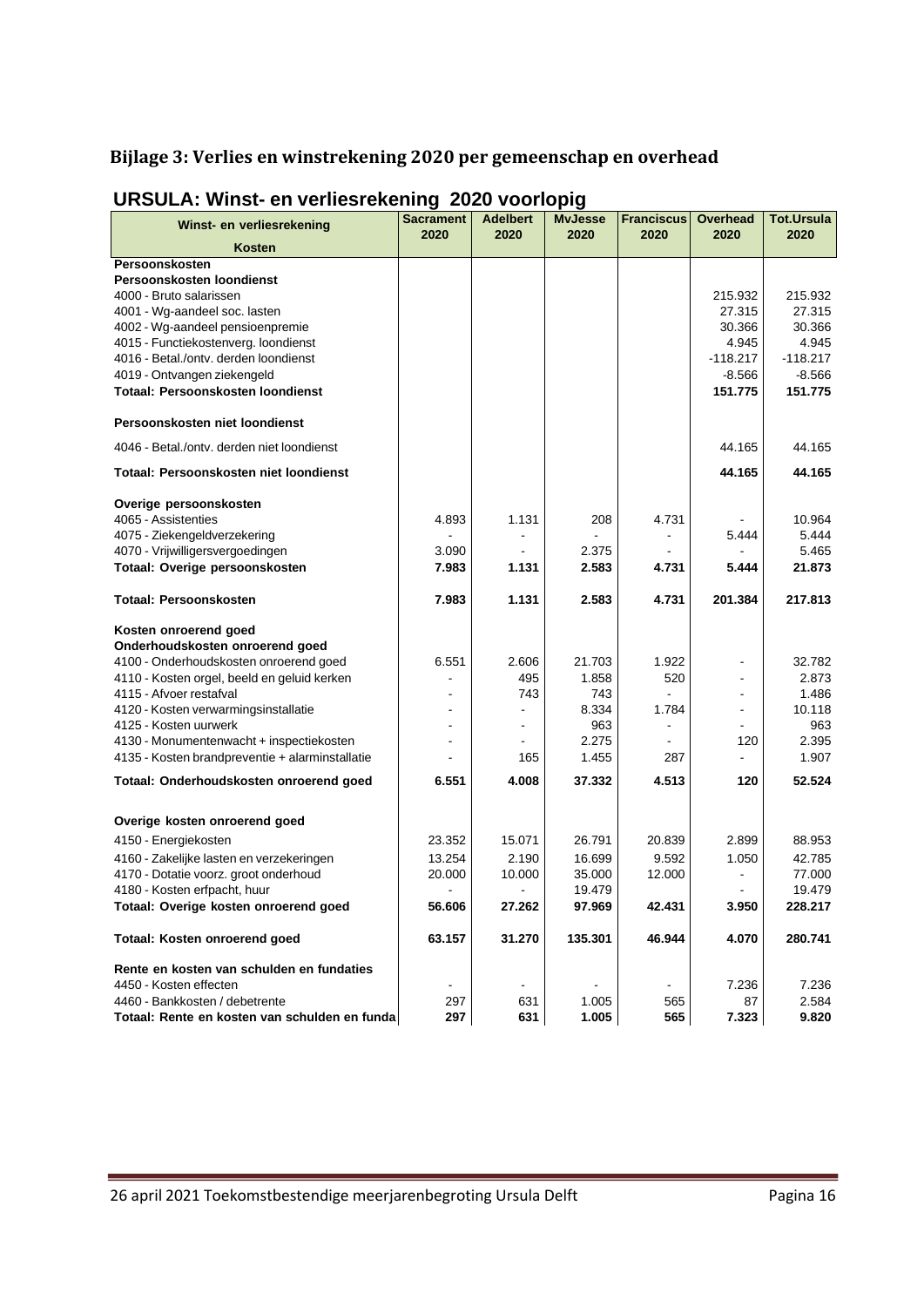| Winst- en verliesrekening                         | <b>Sacrament</b><br>2020 | <b>Adelbert</b><br>2020 | <b>MvJesse</b><br>2020 | <b>Franciscus</b><br>2020 | <b>Overhead</b><br>2020 | <b>Tot.Ursula</b><br>2020 |
|---------------------------------------------------|--------------------------|-------------------------|------------------------|---------------------------|-------------------------|---------------------------|
| Kosten eredienst                                  |                          |                         |                        |                           |                         |                           |
| 4500 - Kosten altaarbenodigdheden                 | 2.180                    | 913                     | 2.242                  | 173                       | 2.564                   | 8.072                     |
| 4505 - Afschrijvingskosten inventaris             |                          | 1.366                   | $\overline{a}$         |                           |                         | 1.366                     |
| 4510 - Kosten offerkaarsen                        | 494                      | 456                     | 2.412                  | 2.347                     | $\overline{a}$          | 5.709                     |
| 4520 - Kosten misboekjes                          | 1.162                    |                         | 348                    |                           |                         | 1.509                     |
| 4530 - Kosten koren                               | 150                      | 530                     | 2.105                  | 400                       | 759                     | 3.943                     |
| 4560 - Kosten misdienaars en acolieten            |                          | 4                       |                        | 4                         | 44                      | 52                        |
| 4570 - Kosten kosters/lectoren/collectanten       |                          |                         | 133                    |                           | 39                      | 172                       |
| 4580 - Kosten versiering kerk                     |                          |                         | 312                    | 1.133                     | 9                       | 1.454                     |
| 4599 - Overige kosten eredienst                   |                          |                         |                        | 186                       |                         | 186                       |
| <b>Totaal: Kosten eredienst</b>                   | 3.985                    | 3.268                   | 7.551                  | 4.244                     | 3.415                   | 22.463                    |
| Kosten pastoraal                                  |                          |                         |                        |                           |                         |                           |
| 4600 - Kosten parochiemededelingen/-bladen        | 250                      |                         | $\blacksquare$         |                           | 17.579                  | 17.830                    |
| 4605 - Kosten doopvoorbereiding                   |                          |                         | 193                    | 213                       |                         | 406                       |
| 4610 - Kosten voorbereiding 1e H.Communie         |                          |                         |                        | 1.536                     | 102                     | 1.638                     |
| 4615 - Kosten voorbereiding Vormsel               |                          |                         |                        |                           | 65                      | 65                        |
| 4620 - Kosten huwelijksvoorbereiding              | $\blacksquare$           |                         | 16                     | $\blacksquare$            |                         | 16                        |
| 4630 - Kosten diaconie                            |                          |                         |                        | $\overline{\phantom{a}}$  | 9.035                   | 9.035                     |
| 4650 - Kosten vrijwilligersbijeenkomsten          | 235                      |                         | 127                    |                           | 457                     | 818                       |
| 4670 - Kosten parochiebijeenkomsten               | ä,                       | 959                     | $-165$                 | 262                       | 1.980                   | 3.035                     |
| 4680 - Cursuskosten / toerusting                  |                          |                         | 328                    |                           | 1.255                   | 1.583                     |
| 4699 - Overige kosten pastoraal                   |                          |                         |                        | 81                        |                         | 81                        |
| <b>Totaal: Kosten pastoraal</b>                   | 485                      | 959                     | 498                    | 2.092                     | 30.472                  | 34.506                    |
| Verplichte en vrijwillige afdrachten en bijdragen |                          |                         |                        |                           |                         |                           |
| Afdrachten bisdom                                 |                          |                         |                        |                           |                         |                           |
| 4700 - Afdracht bisdom                            | $\overline{a}$           |                         |                        | $\overline{a}$            | 60.510                  | 60.510                    |
| <b>Totaal: Afdrachten bisdom</b>                  |                          |                         |                        |                           | 60.510                  | 60.510                    |
|                                                   |                          |                         |                        |                           |                         |                           |
| Overige afdrachten en bijdragen                   |                          |                         |                        |                           |                         |                           |
| 4720 - Afdracht aan Ursula                        | 70.735                   | 56.974                  | 123.260                | 66.965                    | $-317.933$              |                           |
| 4750 - Bijdr. overige instellingen                |                          |                         |                        | 95                        | 15.600                  | 15.695                    |
| 4760 - Afgedragen collecten derden                | 1.881                    | 653                     | 857                    | 611                       |                         | 4.002                     |
| Totaal: Verplichte en vrijwillige afdrachten en b | 72.615                   | 57.627                  | 124.117                | 67.671                    | $-302.333$              | 19.697                    |
| <b>Beheerskosten</b>                              |                          |                         |                        |                           |                         |                           |
| 4800 - Kosten huishouding priesters               |                          |                         |                        |                           | 8.228                   | 8.228                     |
| 4805 - Kosten huishouding overigen                | 931                      | 268                     | 9.013                  | 1.245                     | 155                     | 11.611                    |
| 4810 - Bestuurskosten                             |                          |                         | 8.387                  | $\blacksquare$            | 10.605                  | 18.992                    |
| 4820 - Representatiekosten                        | 155                      | $\overline{a}$          | 313                    | $\overline{a}$            | 1.133                   | 1.601                     |
| 4825 - Administratie- en accountantskosten        | 255                      | 96                      | 90                     | 729                       | 1.320                   | 2.491                     |
| 4835 - Kopieerkosten                              | -11                      | -46                     | $-30$                  | 509                       | 14.194                  | 14.616                    |
| 4840 - Drukwerk                                   | ÷,                       |                         | 1.174                  |                           | 15                      | 1.188                     |
| 4845 - Kantoorartikelen / porti                   | 70                       | 1.400                   | 414                    | 119                       | 208                     | 2.211                     |
| 4850 - Telefoon- en internetkosten                | 605                      | 1.471                   | 1.967                  | 1.579                     | 429                     | 6.051                     |
| 4855 - Kosten automatisering                      |                          |                         | 846                    | 28                        | $\blacksquare$          | 873                       |
| 4860 - Kosten website                             | $\blacksquare$           | $\overline{a}$          |                        |                           | 3.824                   | 3.824                     |
| 4870 - Inningskosten kerkbijdragen                | 29                       | $\blacksquare$          | 401                    | 478                       | 13                      | 921                       |
| 4880 - Tijdschriften en abonnementen              | 511                      | 417                     | 300                    | 442                       | $\overline{a}$          | 1.670                     |
| 4890 - Kosten activiteiten                        | $\frac{1}{2}$            | 322                     | 97                     |                           | ä,                      | 419                       |
| 4899 - Overige beheerskosten                      |                          |                         |                        |                           |                         |                           |
| <b>Totaal: Beheerskosten</b>                      | 2.546                    | 3.927                   | 22.971                 | 5.128                     | 40.124                  | 74.696                    |
| <b>Totaal: Kosten</b>                             | 151.068                  | 98.812                  | 294.026                | 131.375                   | 44.964                  | 720.246                   |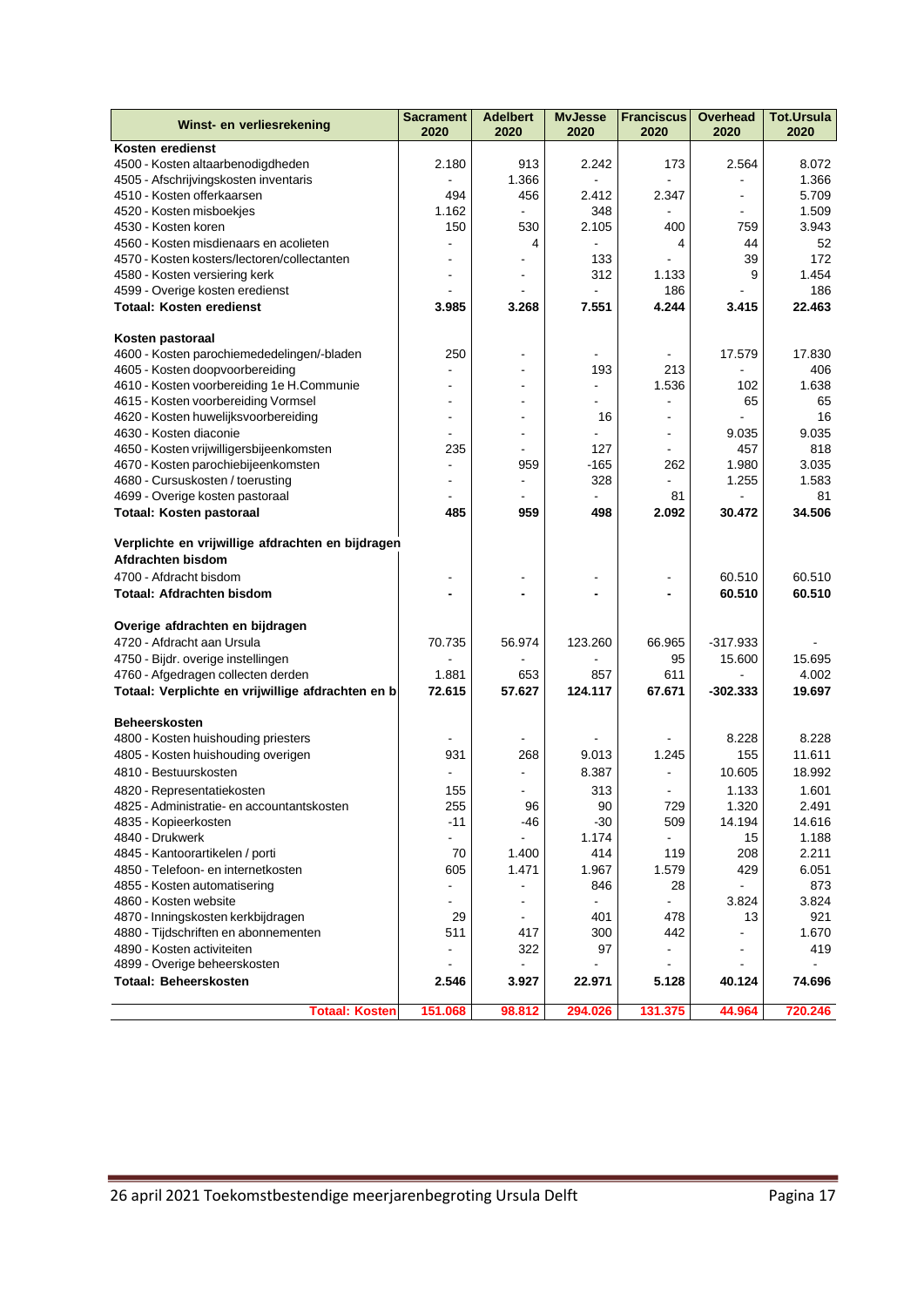| Winst- en verliesrekening                                                             | <b>Sacrament</b><br>2020 | <b>Adelbert</b><br>2020      | <b>MvJesse</b><br>2020 | <b>Franciscus</b><br>2020 | <b>Overhead</b><br>2020 | <b>Tot.Ursula</b><br>2020 |
|---------------------------------------------------------------------------------------|--------------------------|------------------------------|------------------------|---------------------------|-------------------------|---------------------------|
| Opbrengsten                                                                           |                          |                              |                        |                           |                         |                           |
| Bijdragen parochianen                                                                 |                          |                              |                        |                           |                         |                           |
| Kerkbijdragen                                                                         |                          |                              |                        |                           |                         |                           |
| 8000 - Kerkbijdragen                                                                  | 27.817                   | 63.797                       | 64.578                 | 44.409                    | 100                     | 200.700                   |
| Totaal: Kerkbijdragen                                                                 | 27.817                   | 63.797                       | 64.578                 | 44.409                    | 100                     | 200.700                   |
| <b>Collecten</b>                                                                      |                          |                              |                        |                           |                         |                           |
| 8020 - Collecten eigen kerk                                                           | 8.805                    | 10.824                       | 21.645                 | 5.928                     |                         | 47.203                    |
| 8030 - Collecten uitvaartdiensten                                                     | 411                      | 85                           | 1.098                  | 1.333                     | $\overline{a}$          | 2.926                     |
| 8035 - Collecten huwelijks- en jubileumdiensten                                       | 29                       | 72                           |                        |                           | L.                      | 102                       |
| 8040 - Collecten doopvieringen                                                        |                          | 50                           | 330                    | 66                        | $\blacksquare$          | 446                       |
| 8045 - Collecten 1e H.Communie/H. Vormsel                                             |                          | 11.031                       | 90<br>23.163           |                           |                         | 90<br>50.766              |
| <b>Totaal: Collecten</b>                                                              | 9.244                    |                              |                        | 7.327                     |                         |                           |
| Stipendia                                                                             |                          |                              |                        |                           |                         |                           |
| 8060 - Stipendia                                                                      | 505                      | 1.390                        | 1.038                  | 252                       | 40                      | 3.225                     |
| <b>Totaal: Stipendia</b>                                                              | 505                      | 1.390                        | 1.038                  | 252                       | 40                      | 3.225                     |
|                                                                                       |                          |                              |                        |                           |                         |                           |
| Overige bijdragen parochianen                                                         |                          |                              |                        |                           |                         |                           |
| 8070 - Huwelijken en Jubilea                                                          | 703                      | 200                          | 500                    |                           |                         | 1.403                     |
| 8071 - Uitvaarten                                                                     | 4.650                    | 2.300                        | 4.452                  | 4.575                     | 250                     | 16.227                    |
| 8075 - Opbr. ov. kerkelijke diensten                                                  |                          | 100                          |                        |                           |                         | 100                       |
| 8080 - (Ouder) bijdragen H.H. Doopsel/Communie /V                                     |                          | 100                          | 180                    | 55                        | 425                     | 760                       |
| 8085 - Opbrengsten misboekjes<br>8086 - Opbr. offerblokken en kaarsen                 | 1.176                    | 1.231                        | 16.119                 | 2.025                     | L.                      | 20.551                    |
| 8090 - Ontvangen giften                                                               |                          | 1.985                        | 4.495                  | 1.282                     | L,                      | 7.762                     |
| 8091 - Actie-opbrengsten                                                              |                          | 1.238                        | 15.099                 | 2.386                     |                         | 18.724                    |
| 8095 - Ontvangen collecten derden                                                     | 1.881                    | 653                          | 857                    | 611                       | Ĭ.                      | 4.002                     |
| 8099 - Overige bijdragen parochianen                                                  |                          |                              |                        |                           |                         |                           |
| Totaal: Overige bijdragen parochianen                                                 | 8.409                    | 7.808                        | 41.702                 | 10.934                    | 675                     | 69.528                    |
| Totaal: Bijdragen parochianen                                                         | 45.975                   | 84.026                       | 130.481                | 62.923                    | 815                     | 324.219                   |
| Opbrengsten uit bezittingen en beleggingen                                            |                          |                              |                        |                           |                         |                           |
| Opbrengsten uit onroerend goed<br>8200 - Opbr. onr.goed (huur, pacht, rondleidingen e | 92.871                   | 11.335                       | 40.695                 | 40.411                    |                         | 185.311                   |
| 8210 - Opbr. uit antenne-inrichtingen                                                 | 17.961                   |                              | 9.935                  |                           |                         | 27.896                    |
| Totaal: Opbrengsten uit onroerend goed                                                | 110.832                  | 11.335                       | 50.630                 | 40.411                    |                         | 213.208                   |
|                                                                                       |                          |                              |                        |                           |                         |                           |
| Opbrengsten uit aandelen en obligaties                                                |                          |                              |                        |                           |                         |                           |
| 8240 - Dividenden                                                                     |                          |                              |                        |                           | 11.357                  | 11.357                    |
| 8245 - Rente obligaties                                                               |                          |                              |                        | ä,                        | 4.683                   | 4.683                     |
| 8250 - Koersresultaten effecten                                                       |                          |                              |                        |                           | $-5.980$                | $-5.980$                  |
| Totaal: Opbrengsten uit aandelen en obligaties                                        |                          |                              |                        |                           | 10.059                  | 10.059                    |
| Opbrengsten uit banktegoeden                                                          |                          |                              |                        |                           |                         |                           |
| 8265 - Creditrente banken                                                             |                          | 5                            | 5                      | 27                        | 23                      | 58                        |
| Totaal: Opbrengsten uit banktegoeden                                                  |                          | 5                            | 5                      | 27                        | 23                      | 58                        |
| Totaal: Opbrengsten uit bezittingen en beleggin                                       | 110.832                  | 11.340                       | 50.634                 | 40.437                    | 10.082                  | 223.325                   |
| Incidentele baten                                                                     |                          |                              |                        |                           |                         |                           |
| 8905 - Nagekomen baten voorgaand boekjaar                                             |                          | $\qquad \qquad \blacksquare$ |                        | -                         |                         |                           |
| Totaal: Incidentele baten                                                             |                          |                              |                        |                           |                         |                           |
| <b>Totaal Baten</b>                                                                   | 156.807                  | 95.365                       | 181.115                | 103.360                   | 10.897                  | 547.544                   |
|                                                                                       |                          |                              |                        |                           |                         |                           |
| <b>Resultaat</b>                                                                      | 5.739                    | $-3.447$                     | $-112.911$             | $-28.015$                 | -34.067                 | $-172.702$                |